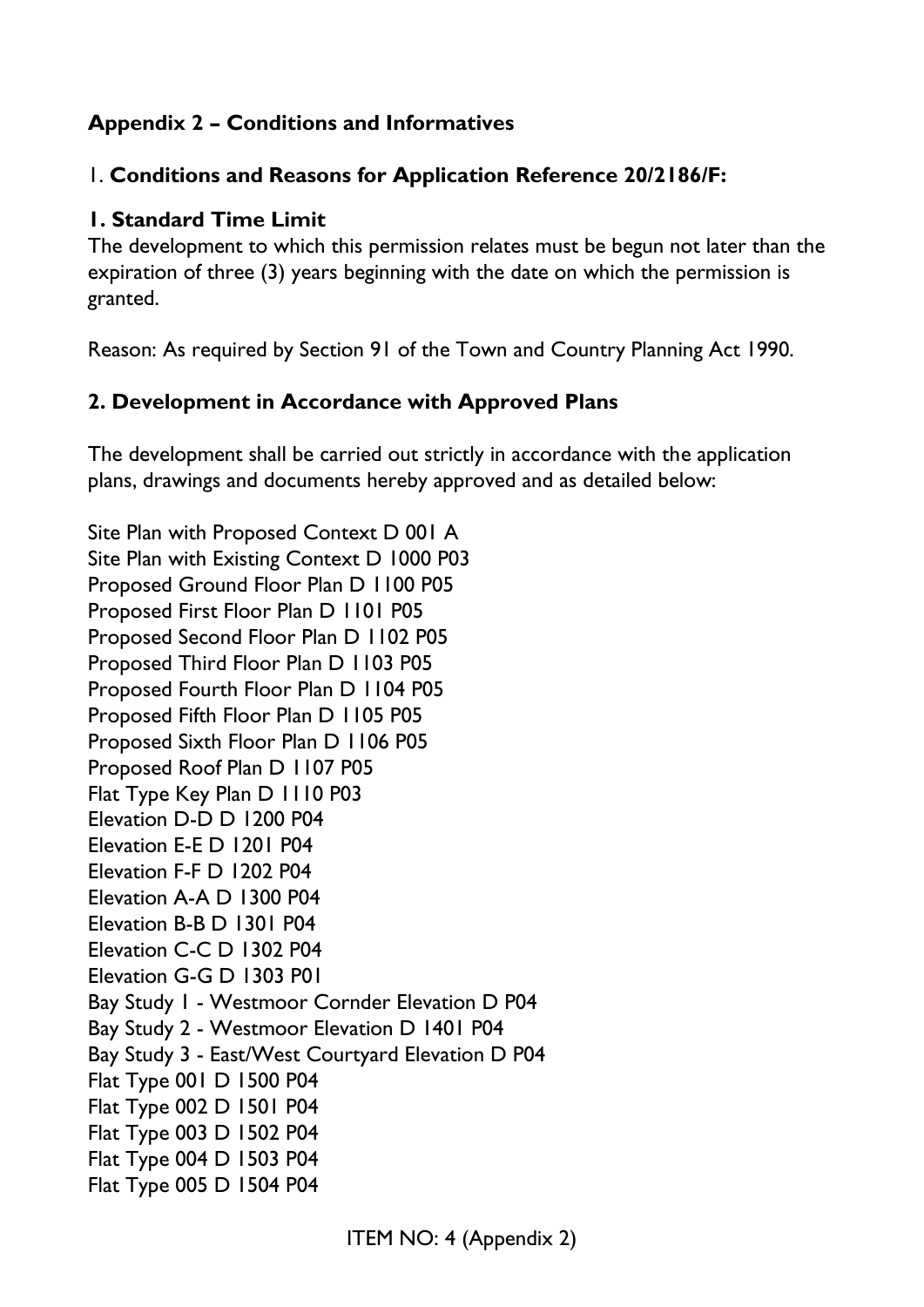Flat Type 006 D 1505 P04 Flat Type 007 D 1506 P04 Flat Type 008 D 1507 P04 Flat Type 009 D 1508 P04 Flat Type 010 D 1509 P04 Flat Type 011 D 1510 P04 Flat Type 012 D 1511 P03 Flat Type 013 D 1512 P03 Flat Type 014 D 1513 P03 Flat Type 015 D 1514 P03 Flat Type 016 D 1515 P03 Flat Type 017 D 1516 P03 Flat Type 018 D 1517 P03 Flat Type 019 D 1518 P03 Flat Type 020 D 1519 P03 Existing Site Plan EX 000 P02 Existing Ground Floor Plan EX 100 P03 Existing Site Section EX 200 P03 Existing Elevations EX 300 P03

Air Quality Assessment Ref: AQ106923R2 Arboricultural Impact Assessment Ref: 200219-1120-AIA-V2 Arboricultural Impact Plan drwg no: 1120-AIP-002-RevB Archaeological Desk-Based Assessment FINAL, 17 July 2020 Built Heritage Statement Ref: JAC26217, July 2020 Built Heritage Statement Addendum Ref: JAC26217, 18 Jan 2021 Daylight and Sunlight Report v1, July 2020 Delivery and Servicing Plan, July 2020 Design and Access Statement Rev P03 Energy Statement Issue 2, July 2020 Energy Statement Addendum, Nov 2020 Fire Statement Rev 02 Flood Risk/Sustainable Urban Drainage Systems Assessment v1.2 Health Impact Assessment v2 Internal Sunlight Addendum to Daylight and Sunlight Report v1, Nov 2020 Market Report, 16 July 2020 Noise Impact Assessment Ref: AC106928-1R3 Outline Construction Logistics Plan & Construction and Site Waste Management Plan, July 2020 Phase 1 Geo-Environmental Site Assessment Ref: 1CO106706/P1/R1 Phase 2 Geo-Environmental Sire Assessment Ref: 1CO106706/P2/R3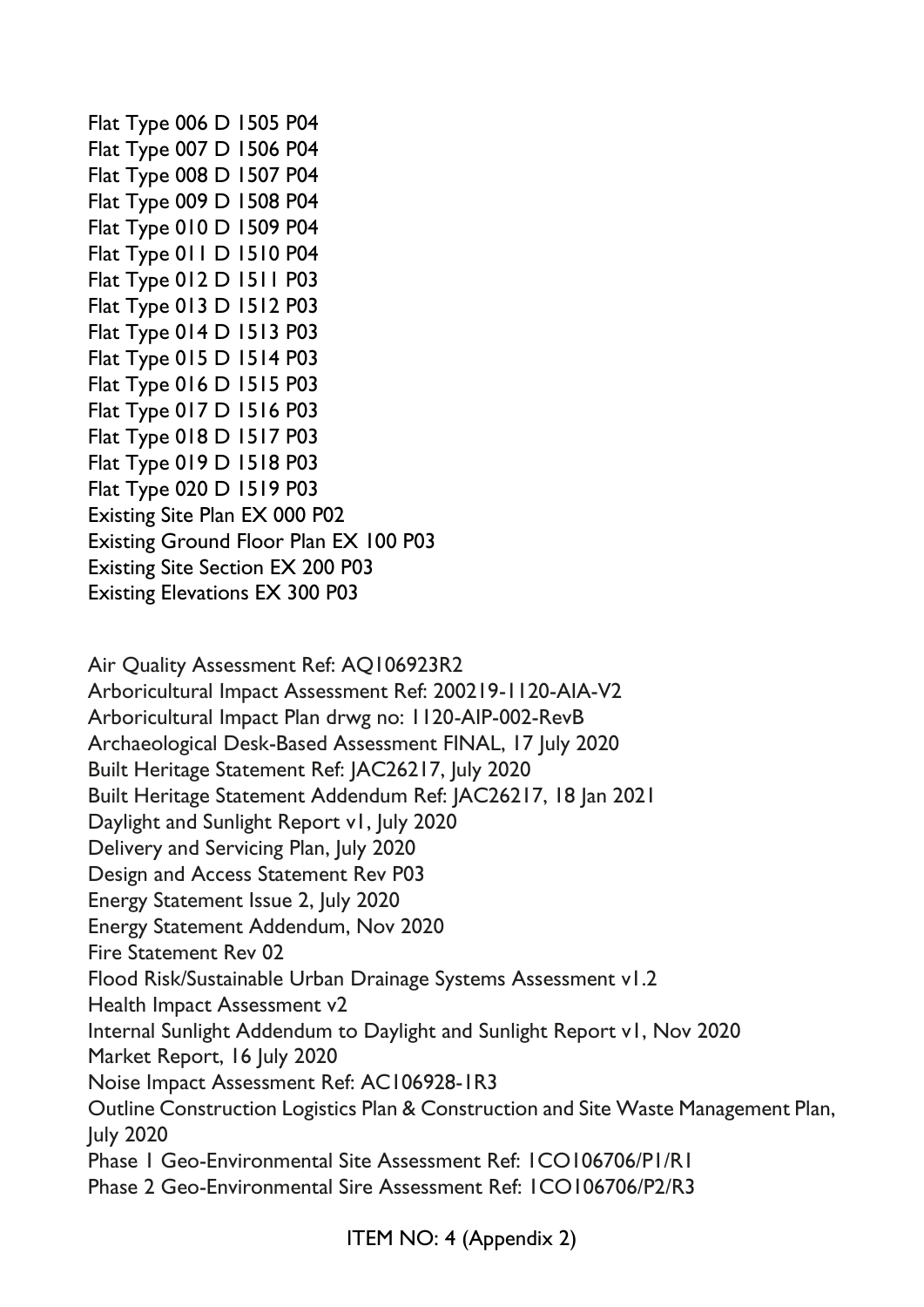Planning Statement v1 Play Space Note, 04 Feb 2021 Preliminary Ecological Appraisal Ref: 1CO108833EC1R1 Schedule of Accommodation Rev I Statement of Community Involvement v1 Sustainability Statement: BREEAM Rev 02 Transport Statement, July 2020 Travel Plan, July 2020 R04-JP-TfL Transport Response Note R05-JP-RBG Transport Response Note Utilities Report Ref: 168889644\_1 Utilities Drainage Water Searches Ref: LLE.10196.0109

Reason: In the interests of good planning and to ensure that the development is carried out in accordance with the approved documents, plans and drawings submitted with the application and is acceptable to the local planning authority.

### **3. Demolition and Construction Management Plan**

a. No development shall commence until a Demolition / Construction Method Statement has been submitted to and approved in writing by the Local Planning Authority for a management scheme to control and minimise emissions of pollutants from and attributable to the demolition on the site and construction of the development. This should include a risk assessment and a method statement in accordance with the control of dust and emissions from Construction and Demolition Best Practice Guidance published by the Greater London Authority. The scheme shall set out the secure measures, which can, and will, be put in place.

The method statement shall include details of:

- Site hoarding
- Wheel washing including location and equipment to be used
- Dust suppression methods to be used including details of equipment during the different stages of the development
- Confirmation if a mobile crusher will be used on site and if so, a copy of the permit and indented dates of operation
- Site plan identifying location of site entrance, exit, wheel washing, hard standing, hoarding (distinguishing between solid hoarding and other barriers such as Heras and Monarflex sheeting), stock piles, dust suppression, location of water supplies and location of nearest neighbouring receptors
- Haulage routes
- Likely noise levels to be generated from plant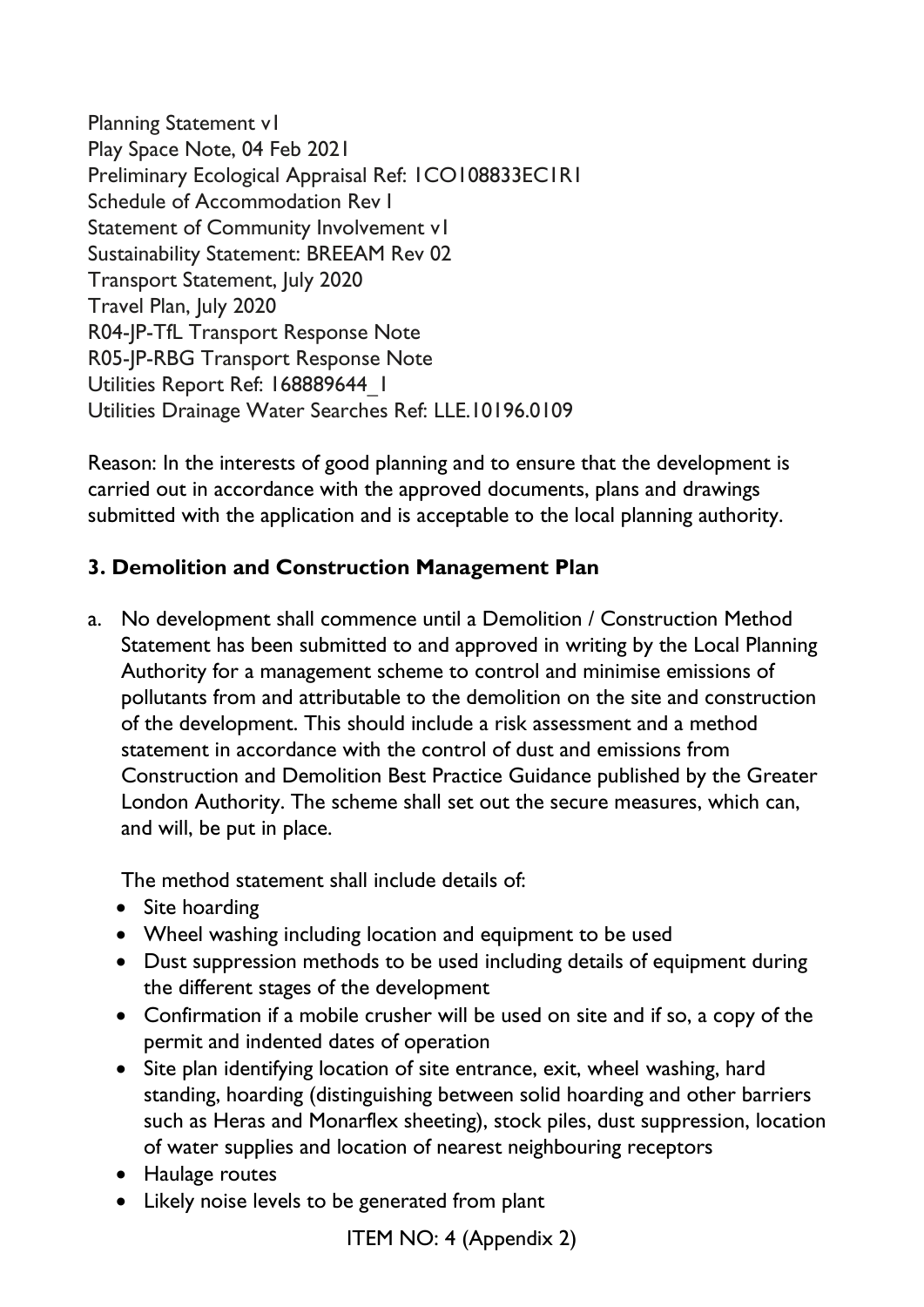- Details of any noise screening measures
- Proposals for monitoring noise and procedures to be put in place where agreed noise levels are exceeded
- Where works are likely to lead to vibration impacts on surrounding residential properties, proposals for monitoring vibration and procedures to be put in place if agreed vibration levels are exceeded. Note: it is expected that vibration over 1mm/s measured as a peak particle velocity would constitute unreasonable vibration.
- Adherence to Considerate Constructors scheme

Reference shall be made to:

The Councils' Construction Site Noise Code of Practice [http://www.royalgreenwich.gov.uk/downloads/417/pollution\\_control\\_-](http://www.royalgreenwich.gov.uk/downloads/417/pollution_control_-_construction_information_and_advice) [\\_construction\\_information\\_and\\_advice](http://www.royalgreenwich.gov.uk/downloads/417/pollution_control_-_construction_information_and_advice) BRE four part Pollution Control Guides 'Controlling particles and noise pollution from construction sites'

b. The construction process shall be carried out in accordance with the approved details.

Reason: In order to safeguard the amenities, health and safety of neighbouring properties and occupiers and of the area generally, and to ensure compliance with Policies D14 and SI 1 the London Plan (2021) and the Mayor of London" Sustainable Design and Construction SPG 2014 and policy E(a) of the Royal Greenwich Local Plan: Core Strategy with Detailed Policies (2014)

### **4. Hours of Demolition and Construction**

The demolition, earth removal, piling work and any mechanical building operations required to implement the development shall only be carried out between the hours of:

Monday to Friday 08:00 - 18:00 Saturdays 08:00 - 13:00 And not at all on Sunday and Public and Bank Holidays

Reason: To safeguard the amenities of neighbouring properties and the area generally and ensure compliance with Policy D14 of the London Plan (2021) and Policies E(a) and E(c) of the Royal Greenwich Local Plan: Core Strategy with Detailed Policies (adopted July 2014).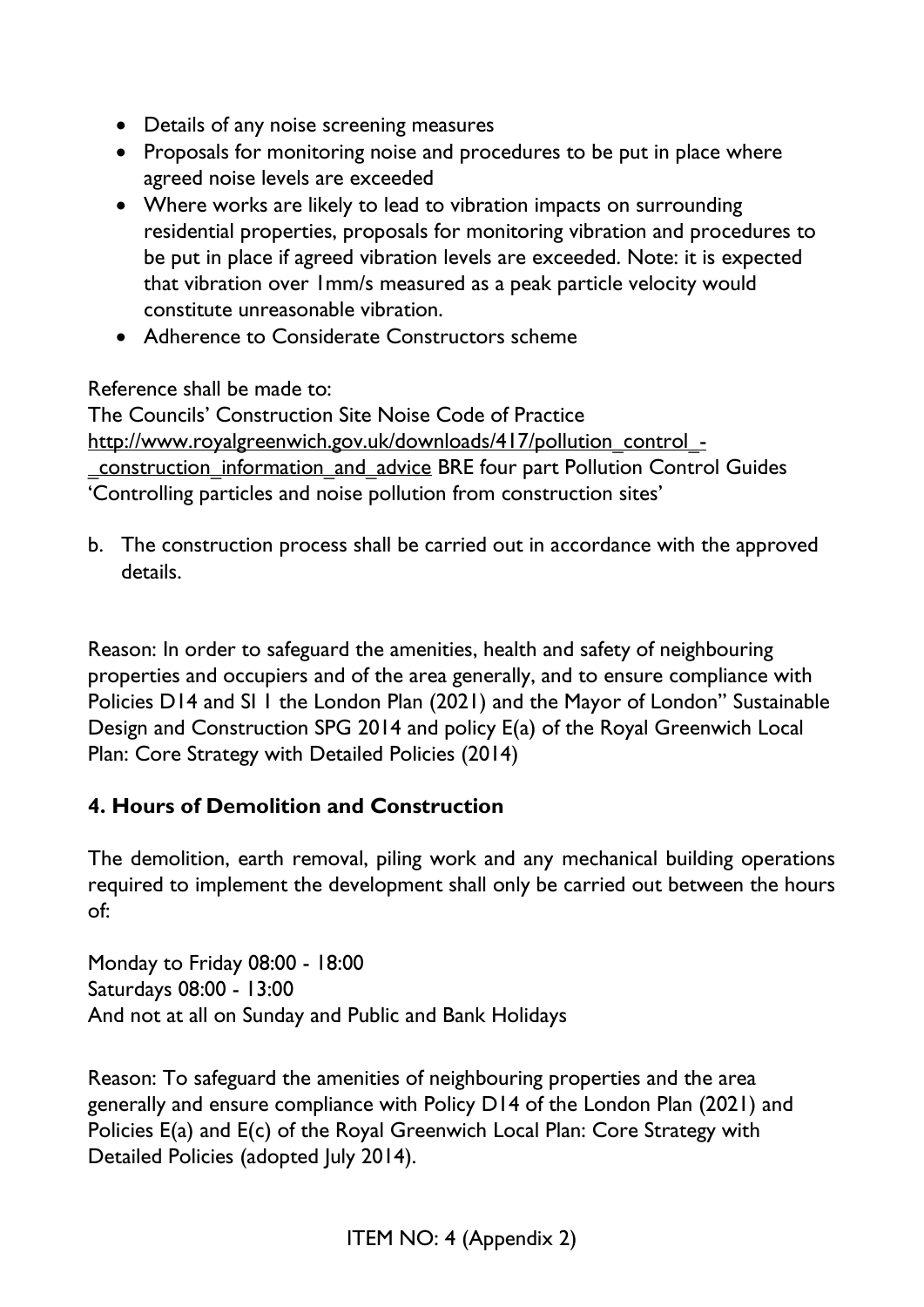## **5. Demolition/Construction Travel Plan**

- a. No development shall commence until a detailed site-specific Construction Travel Plan incorporating measures to promote and maximise the use of sustainable travel (including public transport, walking, cycling and use of the river) and monitoring arrangements for the construction of the development has been submitted to, and approved by, the Local Planning Authority.
- b. The Demolition / Construction Travel Plan shall be implemented in accordance the approved details.

Reason: To promote sustainable travel, safeguard residential amenity and pedestrian and traffic safety and ensure compliance with Policy T4 of the London Plan (2021) and Policies E(c) and IM4 of the Royal Greenwich Local Plan: Core Strategy with Detailed Policies (2014)

## **6. Construction Logistics Plan**

No development shall commence until a detailed Construction Logistics Plan (CLP) has been submitted to, and approved in writing by, the Local Planning Authority in consultation with Transport for London.

The CLP shall include the following:

- a. Measures to dissuade construction workers from parking in the vicinity of the development;
- b. Measures that are to be implemented to reduce the impact of the proposed construction on the surrounding transport network and how the Mayor's Vision Zero principles will be met;
- c. Measures to include any potential conflicts with the proposed walking and cycling improvements along the A206 should the timescale for these works overlap with the construction of the development;
- d. Confirmation that contact has been made with the operators of safeguarded wharves to assess the potential for the use of water freight in the supply chain and details of the outcome of such discussions.

The development shall be implemented in full accordance with the approved CLP.

Reason: In order to safeguard pedestrian and traffic safety, to and to ensure compliance with Policies T4 and T7 of the London Plan (2021) and Policies E(c) and IM4 of the Royal Greenwich Local Plan: Core Strategy with Detailed Policies (2014).

### **7. Contaminated Land**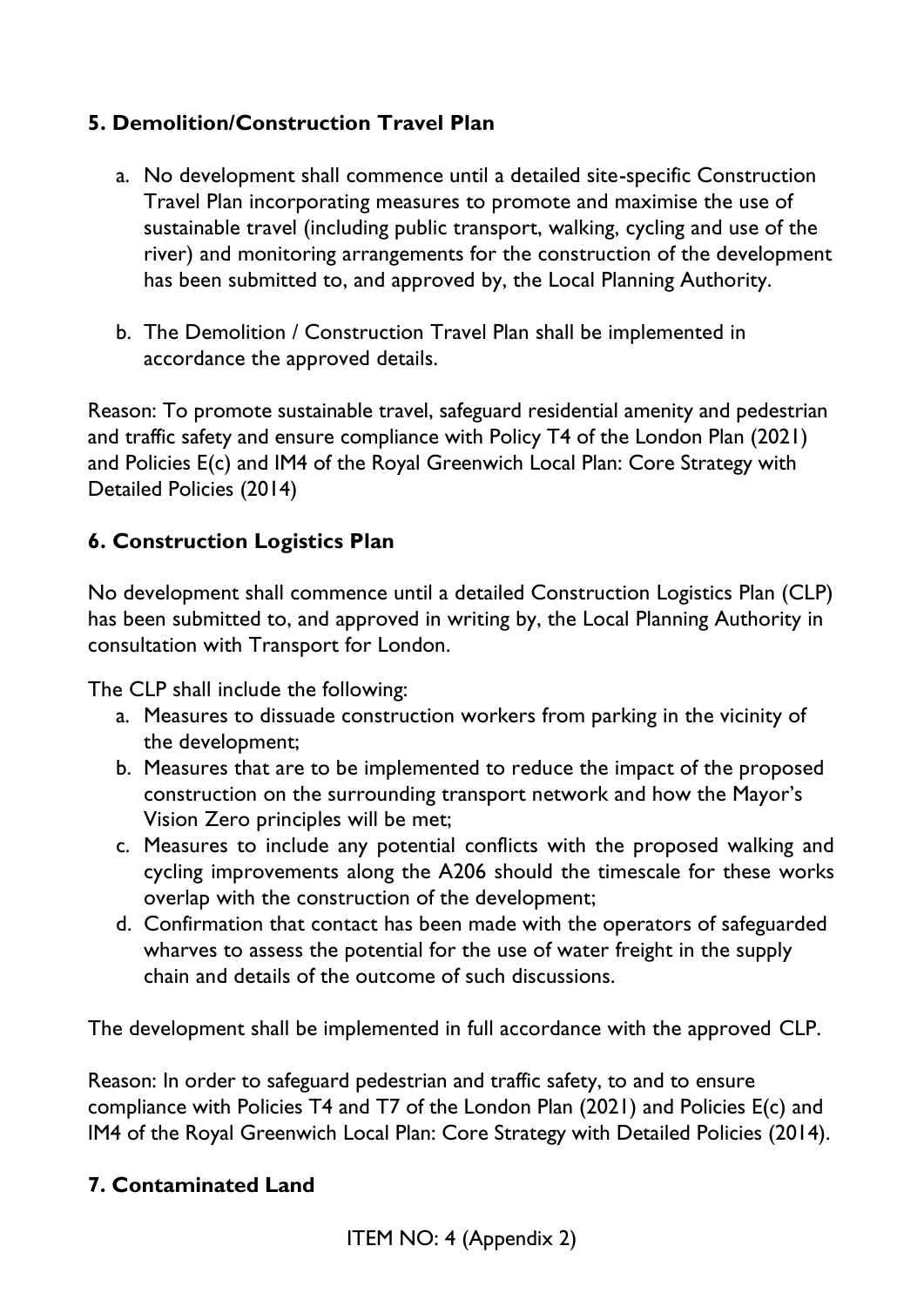- 1. Prior to the commencement of the development approved by this planning permission, the following components of a scheme to deal with the risks associated with contamination of the site shall each be submitted to and approved, in writing, by the Local Planning Authority:
	- A preliminary risk assessment which has identified: all previous uses;
	- potential contaminants associated with those uses;
	- a conceptual model of the site indicating sources, pathways and receptors;
	- potentially unacceptable risks arising from contamination at the site.

Should the preliminary risk assessment identify the need for further investigation:

- 2. A site investigation scheme, based on (1) to characterise the site and; provide information for a detailed assessment of the risk to all receptors that may be affected, including those off site.
- 3. The results of the site investigation and the detailed risk assessment referred to in (2) and, based on these, an options appraisal and remediation strategy giving full details of the remediation measures required and how they are to be undertaken.
- 4. A verification plan providing details of the data that will be collected in order to demonstrate that the works set out in the remediation strategy in (3) are complete and identifying any requirements for longer-term monitoring of pollutant linkages, maintenance and arrangements for contingency action.

Reason: Potential sources of contamination associated with historical uses of the site should be further investigated to ensure that there is not an unacceptable risk to health and controlled waters in line with the aims of the National Planning Policy Framework (NPPF), policy SD1of the London Plan (2021) and Policies E(e) of the Royal Borough of Greenwich Local Plan: Core Strategy with Detailed Policies (2014);

# **8. Contamination (Verification Report)**

Prior to occupation of the development, a verification report demonstrating completion of the works set out in the approved remediation strategy and the effectiveness of the remediation shall be submitted to and approved, in writing, by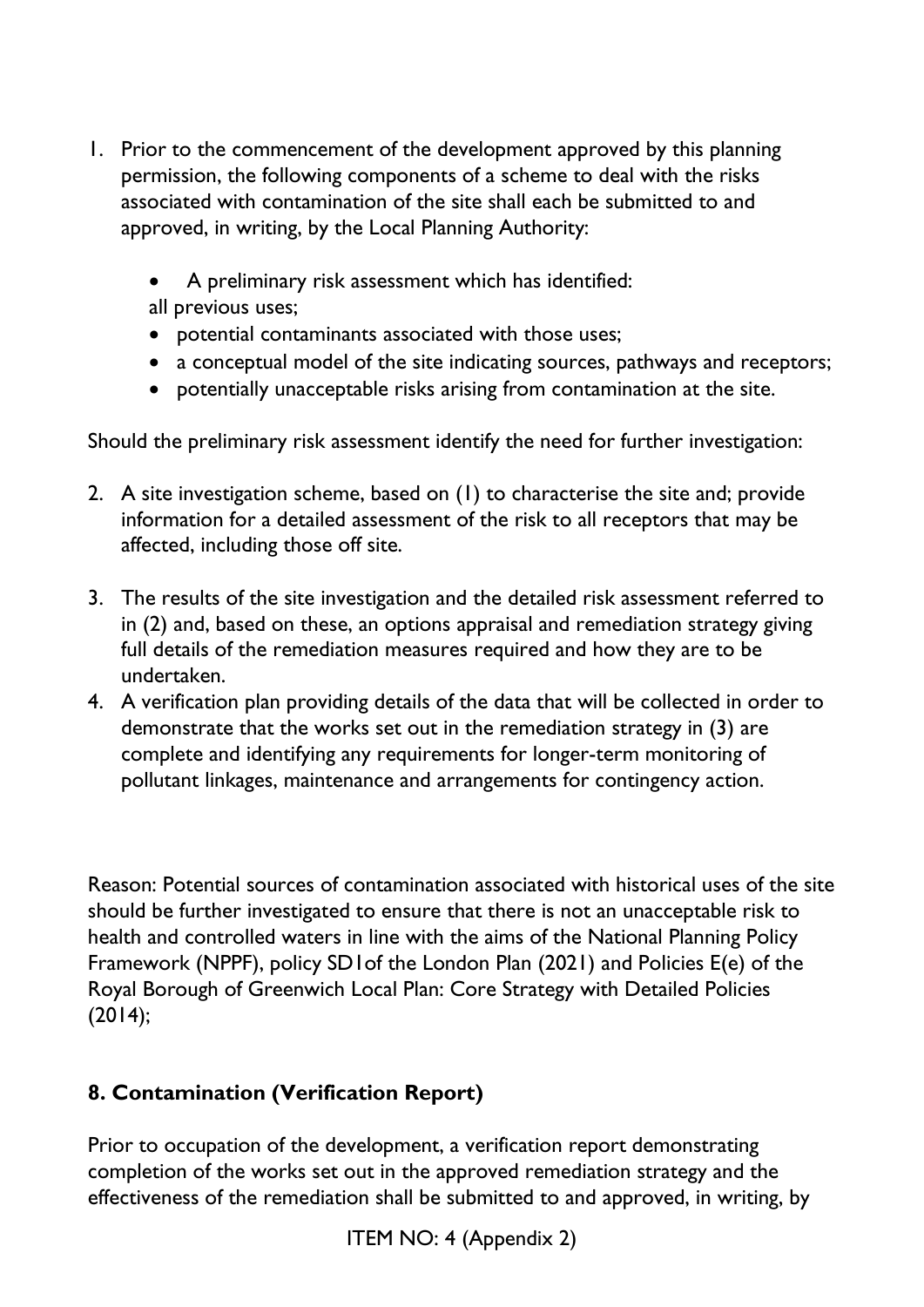the Local Planning Authority.

The report shall include results of sampling and monitoring carried out in accordance with the approved verification plan to demonstrate that the site remediation criteria have been met. It shall also include any plan (a long-term monitoring and maintenance plan) for longer-term monitoring of pollutant linkages, maintenance and arrangements for contingency action, as identified in the verification plan, and for the reporting of this to the Local Planning Authority.

Reason: Should remediation be deemed necessary, the applicant should demonstrate that any work has been carried out effectively and the environmental and health risks and risks to controlled waters have been satisfactorily managed so that the site is deemed suitable for use; in accordance with the aims of the National Planning Policy Framework (NPPF), policies SD1 and SI 5 of the London Plan (2021) and policies E(e) of the Royal Borough of Greenwich Local Plan: Core Strategy with Detailed Policies (2014);

# **9. Contamination Not Previously Identified**

If, during development contamination not previously identified is found to be present at the site then no further development shall be carried out until the developer has submitted a remediation strategy to the Local Planning Authority detailing how this unsuspected contamination shall be dealt with and obtained written approval from the Local Planning Authority. The remediation strategy shall be implemented as approved.

Reason: To ensure any unsuspected contamination is addressed in accordance with the aims of the National Planning Policy Framework (NPPF), policies SD1 and SI 15 London Plan (2021) Contaminated Land and Policies E(e) of the Royal Borough of Greenwich Local Plan: Core Strategy with Detailed Policies (2014);

# **10. Unexploded Ordnance**

i) Prior to the commencement of development, a Preliminary Risk Assessment to identify the risks associated with unexploded ordnance (UXO) threat of the site shall be submitted to and approved, in writing, by the Local Planning Authority.

Any Preliminary Risk Assessment of UXO hazards must be undertaken in compliance with current guidance for managing UXO risks (e.g.C681). The investigation shall include, but not be limited to

• Home Office WWII Bomb Census Maps;

ITEM NO: 4 (Appendix 2)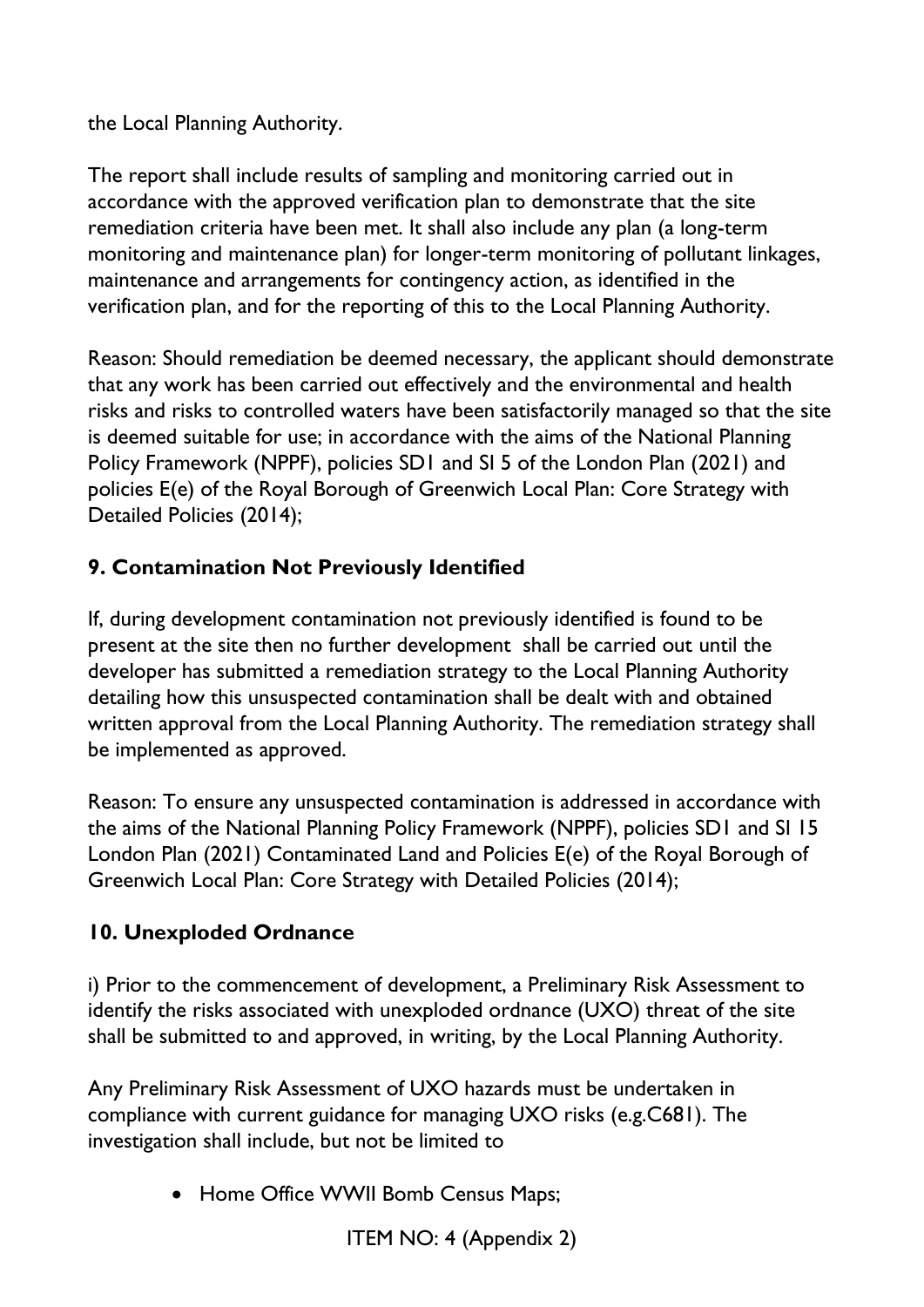- WWII and post-WWII aerial photography;
- Official Abandoned Bomb Register;
- LCC Bomb Damage maps;
- Information gathered from the National Archives at Kew;
- Historic UXO information.

ii) Should the preliminary risk assessment identify the need for further investigation, the following shall be submitted to and approved, in writing, by the Local Planning Authority.

A Detailed Risk Assessment and Intrusive UXO Survey, based on (i) to characterise the site and; provide information for a detailed assessment of the risk to all receptors that may be affected, including those off site.

Following the results and outcomes of the Preliminary and Detailed Risk Assessments, a Risk Mitigation Plan giving full details of the mitigation measures required and how they are to be undertaken. This requires the provision of both a Mitigation Implementation and Verification Plan.

Details attaining to Operational UXO Emergency Response Plan; and UXO Safety & Awareness Briefings – must also be provided.

The identified mitigation must be carried out in accordance with the approved details.

Once the works approved within part (ii) above have been completed, the below shall be submitted to and approved, in writing, by the Local Planning Authority.

A Verification Report to demonstrate that the works set out in (ii) have been completed, along with any requirements for longer-term monitoring of risks, maintenance and arrangements for contingency action.

Reason: To ensure that appropriate arrangements are in place in the event of the discovery of UXO in the interests of public safety and to ensure compliance with policies, SD1, D11 of the London Plan (2021) and Policy E(e) of the Royal Greenwich Local Plan: Core Strategy with Detailed Policies (July 2014).

# **11. Piling**

Piling or any other foundation designs using penetrative methods shall not be permitted other than with the express written consent of the local planning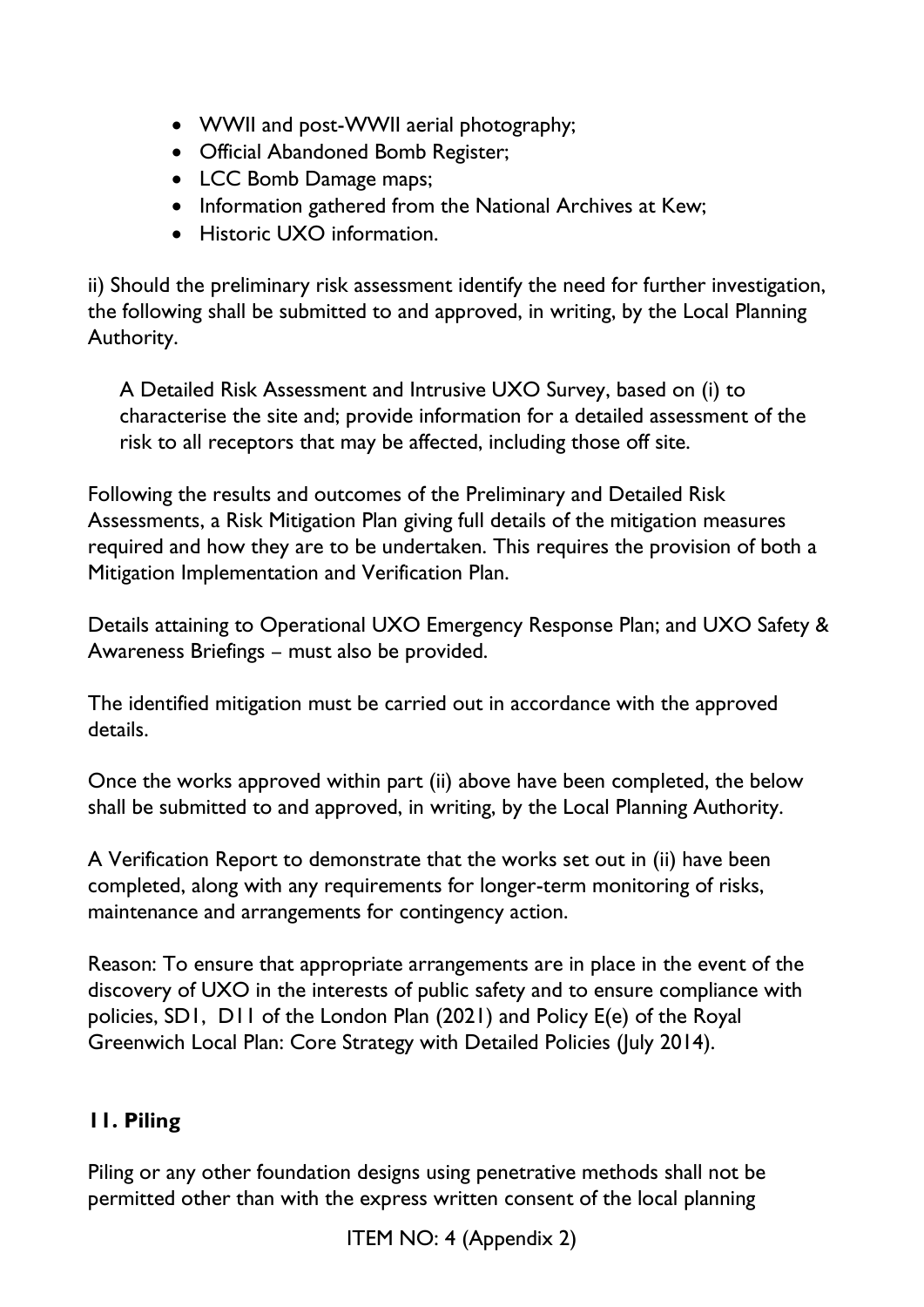authority, which may be given for those parts of the site where it has been demonstrated that there is no resultant unacceptable risk to groundwater. The development shall be carried out in accordance with the approved details.

Reasons: To ensure that any below ground construction works are carried out in a manner suitable to prevent contamination of groundwater within the underlying Secondary Aquifer in line with the aims of the National Planning Policy Framework (NPPF), policies SD1 and SI 5 of the London Plan (2021) and Policies E(e) of the Royal Borough of Greenwich Local Plan: Core Strategy with Detailed Policies (2014);

# **12. Piling Method Statement**

Notwithstanding Condition 11 above no piling shall take place until a Piling Method Statement (detailing the depth and type of piling to be undertaken and the methodology by which such piling will be carried out, including measures to prevent and minimise the potential for damage to subsurface sewerage infrastructure, and the programme for the works) has been submitted to and approved in writing by the Local Planning Authority in consultation with Thames Water. Any piling must be undertaken in accordance with the terms of the approved piling method statement.

Reason: The proposed works will be in close proximity to underground water and sewerage utility infrastructure. Piling has the potential to impact on local underground water and sewerage utility infrastructure. To minimise disturbance of any existing contamination and the protection of groundwater in the underlying Principal and Secondary Aquifers and to ensure compliance with policies SD1 and SI 5 of the London Plan (2021) and Policy E(e) of the Royal Greenwich Local Plan: Core Strategy with Detailed Policies (2014).

# **13. Infiltration of Surface Water**

Whilst the principles and installation of sustainable drainage schemes are to be encouraged, no drainage systems for the infiltration of surface water drainage into the ground are permitted other than with the express written consent of the Local Planning Authority, which may be given for those parts of the site where it has been demonstrated that there is no resultant unacceptable risk to controlled waters. The development shall be carried out in accordance with the approval details.

Reason: To protect the underlying groundwater from the risk of pollution in line with the aims of the National Planning Policy Framework (NPPF), policies SD1 and SI 5 of the London Plan (2021) and Policy E(e) of the Royal Greenwich Local Plan: Core Strategy with Detailed Policies (July 2014).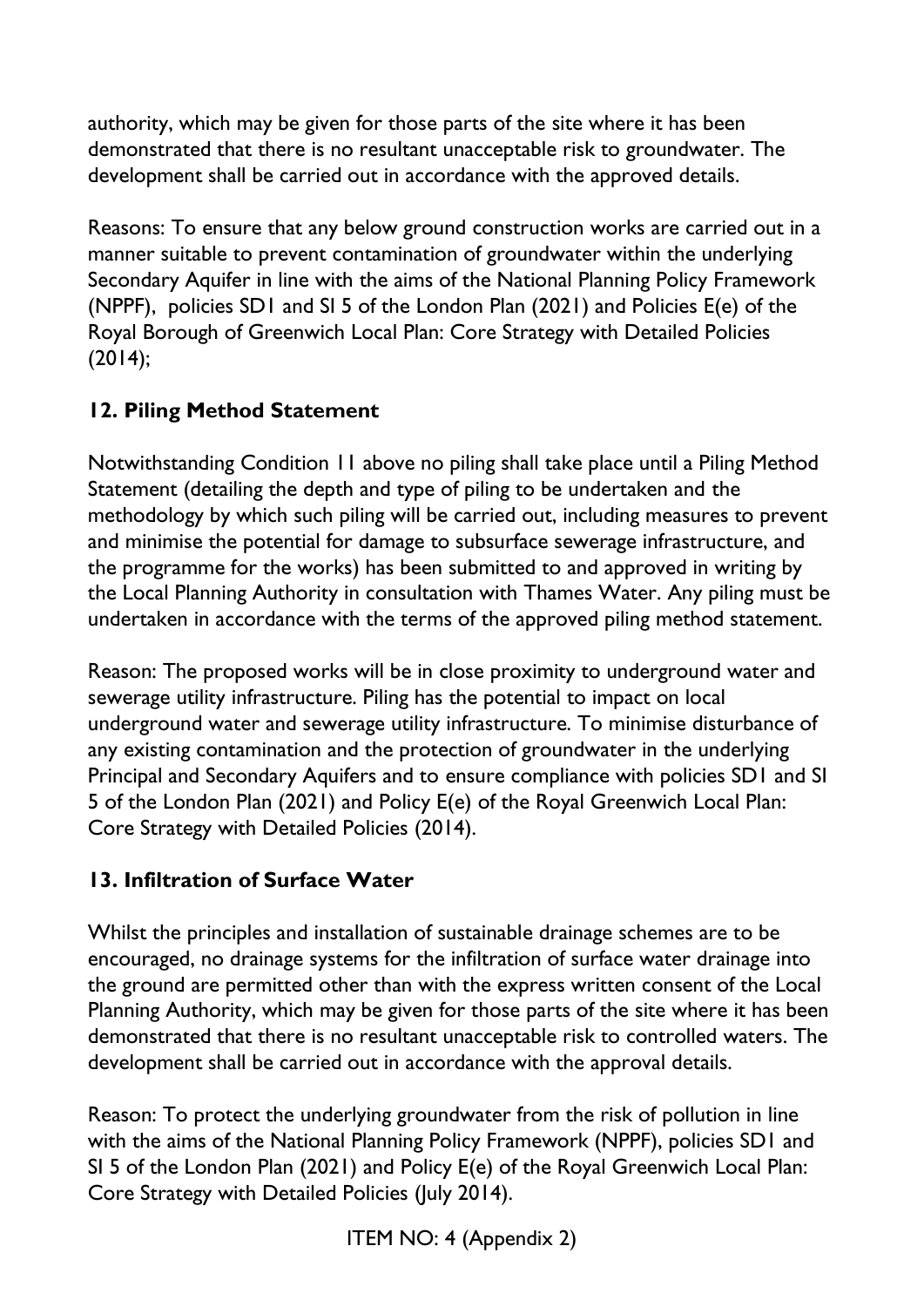## **14. Detailed Drainage Scheme**

No development shall commence until a detailed design for a surface water drainage scheme, in accordance with the submitted Flood Risk / Sustainable Urban Drainage (SuDS) Assessment (UK Flood Risk Consultants, 28th January 2021 and Document Ref: 1522 Version 1.2), has been submitted to and agreed with the Local Planning Authority in consultation with the Lead Local Flood Authority. The scheme shall address the following matters:

- During site demolition/construction provide an assessment of the suitability of infiltration at the site, accounting for soil type, constraints, drainage, instability or contamination potential. Also required is evidence of infiltration testing and groundwater level monitoring that fully adheres to BRE365 guidance.
- Provide supporting calculations to verify the pipe network can operate effectively for the design storm event.
- Provide evidence of confirmation from Thames Water that capacity exists within the combined sewer in Eastmoor Street and their acceptance of the proposed site discharge rates and location for the indirect connection

The development hereby permitted shall be constructed in accordance with the approved scheme and the approved scheme shall be implemented prior to the first occupation of the development hereby permitted.

Reason: To prevent the increased risk of flooding, both on and off site and to ensure compliance with policy SI 13 of the London Plan (2021).

### **15. Non-Road Mobile Machinery**

- a. Prior to the commencement of the development details of all plant and machinery to be used at the demolition and construction phases shall be submitted to, and approved in writing by, the Local Planning Authority. Evidence is required to meet Stage IIIA of EU Directive 97/68/ EC for both NOx and PM. All Non-Road Mobile Machinery (NRMM) and plant to be used on the site of net power between 37kW and 560 kW must have been registered at [http://nrmm.london/.](http://nrmm.london/) Proof of registration must be submitted to the Local Planning Authority prior to the commencement of any works on site.
- b. The NRMM used during the demolition and construction phases [as detailed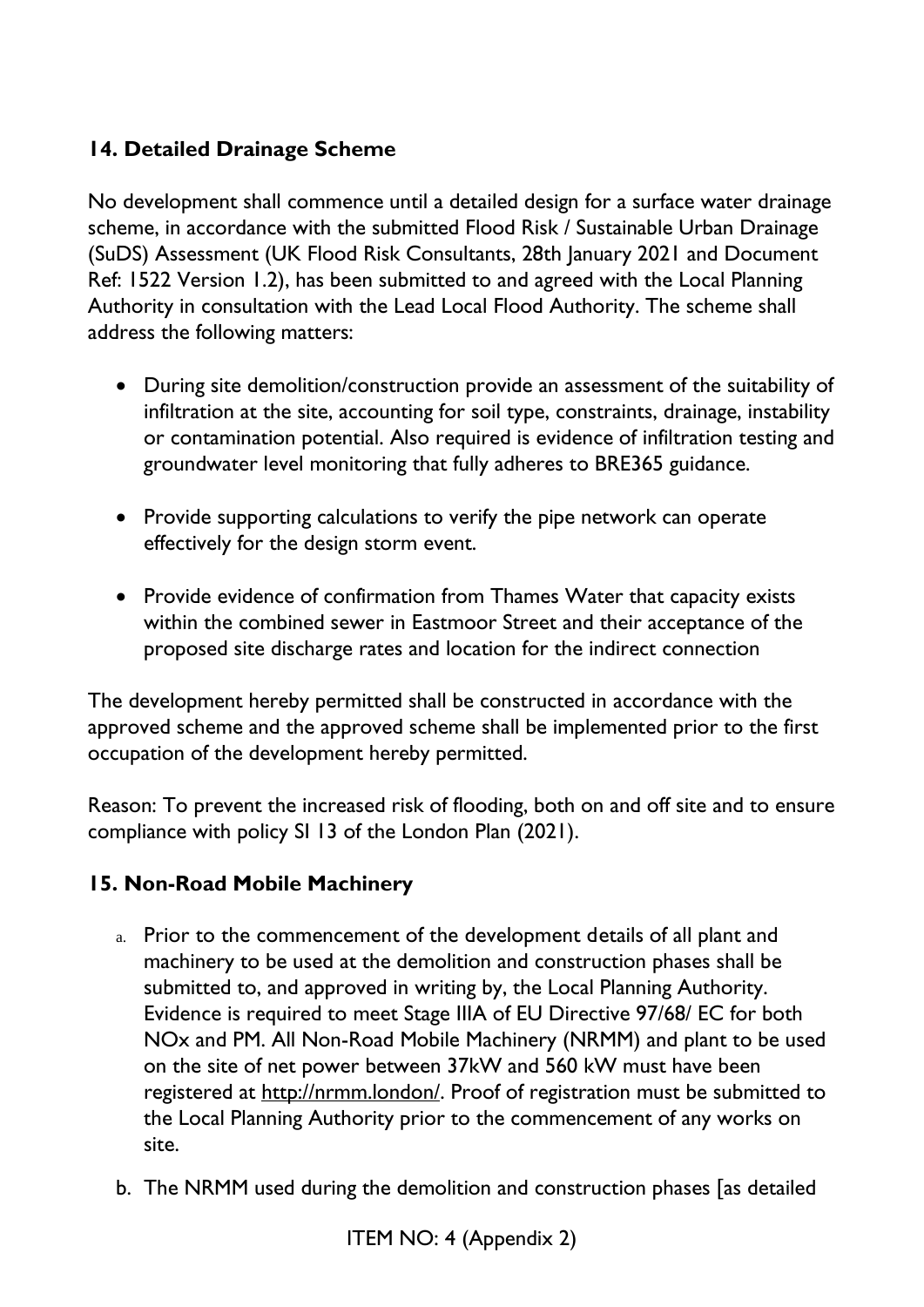above] must be carried out in accordance with the approved details.

c. An inventory of all Non-Road Mobile Machinery (NRMM) must be kept on site during the course of the demolitions, site preparation and construction phases. All machinery should be regularly serviced, and service logs kept on site for inspection. Records should be kept on site which details proof of emission limits for all equipment. This documentation should be made available to local authority officers as required until development completion.

Reason: To protect local air quality and comply with policy S1 of the London Plan (2021) and the GLA NRMM LEZ.

# **16. Archaeology**

a. No demolition or development shall take place until a written scheme of investigation (WSI) has been submitted to and approved by the local planning authority in writing. For land that is included within the WSI, no demolition or development shall take place other than in accordance with the agreed WSI, which shall include the statement of significance and research objectives, and

A. The programme and methodology of site investigation and recording and the nomination of a competent person(s) or organisation to undertake the agreed works

B. The programme for post-investigation assessment and subsequent analysis, publication & dissemination and deposition of resulting material. this part of the condition shall not be discharged until these elements have been fulfilled in accordance with the programme set out in the WSI.

Reason: Heritage assets of archaeological interest may survive on the site. The planning authority wishes to secure the provision of appropriate archaeological investigation, including the publication of results, in accordance with Section 12 of the NPPF, Policy 7.8 of the London Plan policy HC1 and Policy DH(m) of the Royal Greenwich Local Plan: Core Strategy with Detailed Policies (2014).

# **17. Vehicular Access**

No development shall commence until full details of the proposed new vehicular access have been submitted to and approved in writing by the Local Planning Authority. These details shall include specifications for all proposed surface materials and (should the scheme be implemented in advance of any development on the adjacent site) details of the interface between the access within the application site and the adjacent site to the north so as to ensure a consistent approach.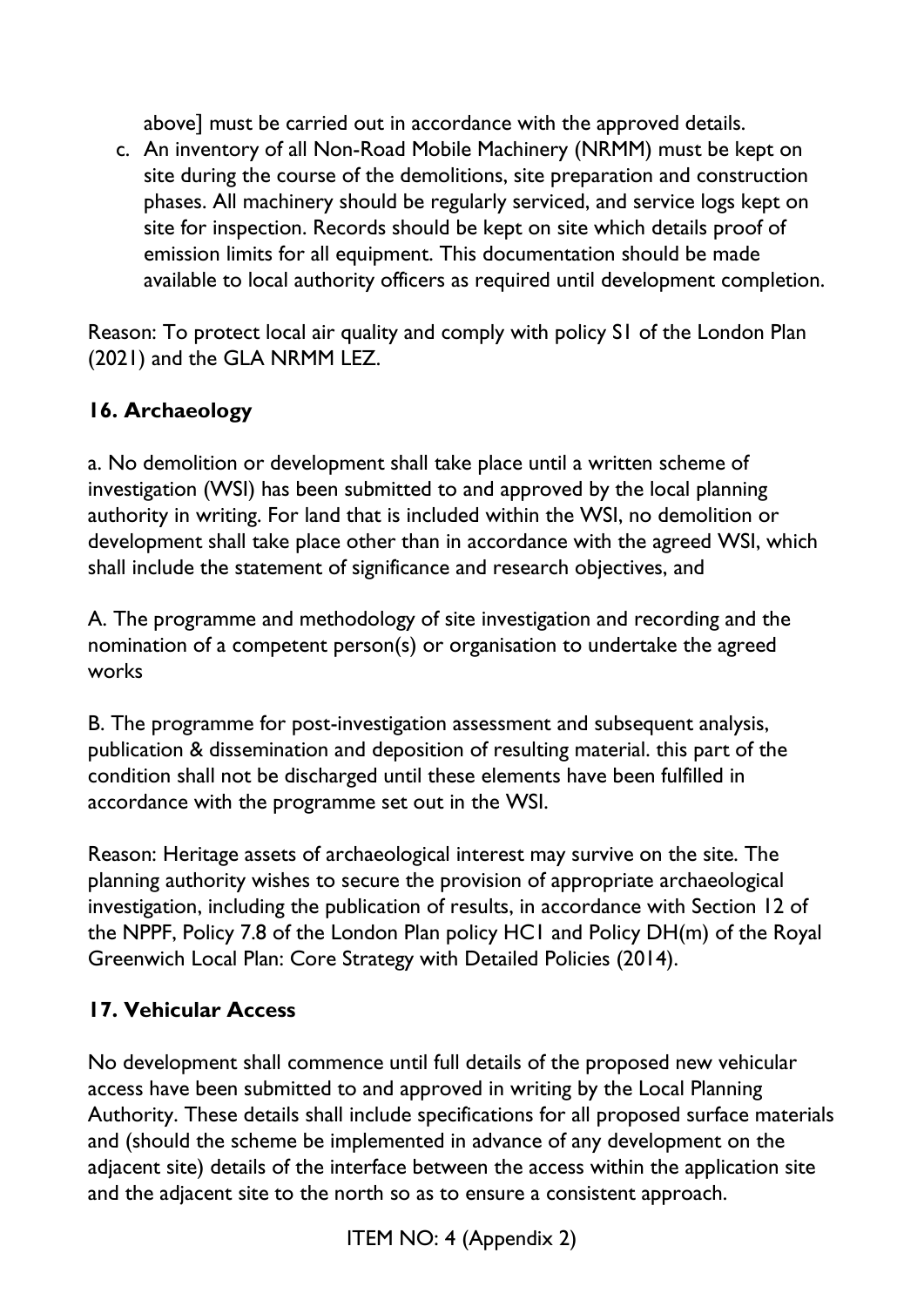The development hereby approved shall not be occupied until the vehicular access required to serve the development hereby permitted has been constructed in full accordance with the approved details.

Reason: In order to ensure that satisfactory means of access is provided and to provide a satisfactory appearance to the new link in accordance with policy D8 of the London Plan (2021) policies IM1 and DH1 of the Royal Greenwich Local Plan: Core Strategy with Detailed Policies (2014).

### **18. Accessible and Adaptable Dwellings**

- a. Prior to the commencement of the development, drawings illustrating that a minimum of 90% of all dwellings in the development hereby permitted comply with Building Regulation requirement M4(2) 'accessible and adaptable dwellings', have been submitted to and approved in writing by the Local Planning Authority in consultation with the Council's Housing Occupational Therapist.
- b. The development shall be carried out and retained for the lifetime of the development in accordance with the approved details.

Reason: To accord with policy D7 of the London Plan (2021) and Policy H5 of the Royal Greenwich Core Strategy and Detailed Policies 2014.

### **19. Wheelchair Accessible Dwellings**

- a. 10% of all units in the development hereby permitted shall comply with Building Regulation requirement M4(3)(2)(b) 'wheelchair user dwellings' in accordance with approved drawing numbers [insert]. The applicant shall not implement any part of the development hereby permitted until full details of these units have been submitted to and approved in writing by the Local Planning Authority in consultation with the Council's Housing Occupational Therapist.
- b. The applicant must fit out the dwellings such as to gain Greenwich Housing Occupational Therapist's approval.

Reason: To accord with policy D7 of the London Plan (2021) as amended and policy H5 of the Royal Greenwich Core Strategy and Detailed Policies 2014.

### **20. Refuse and Recycling**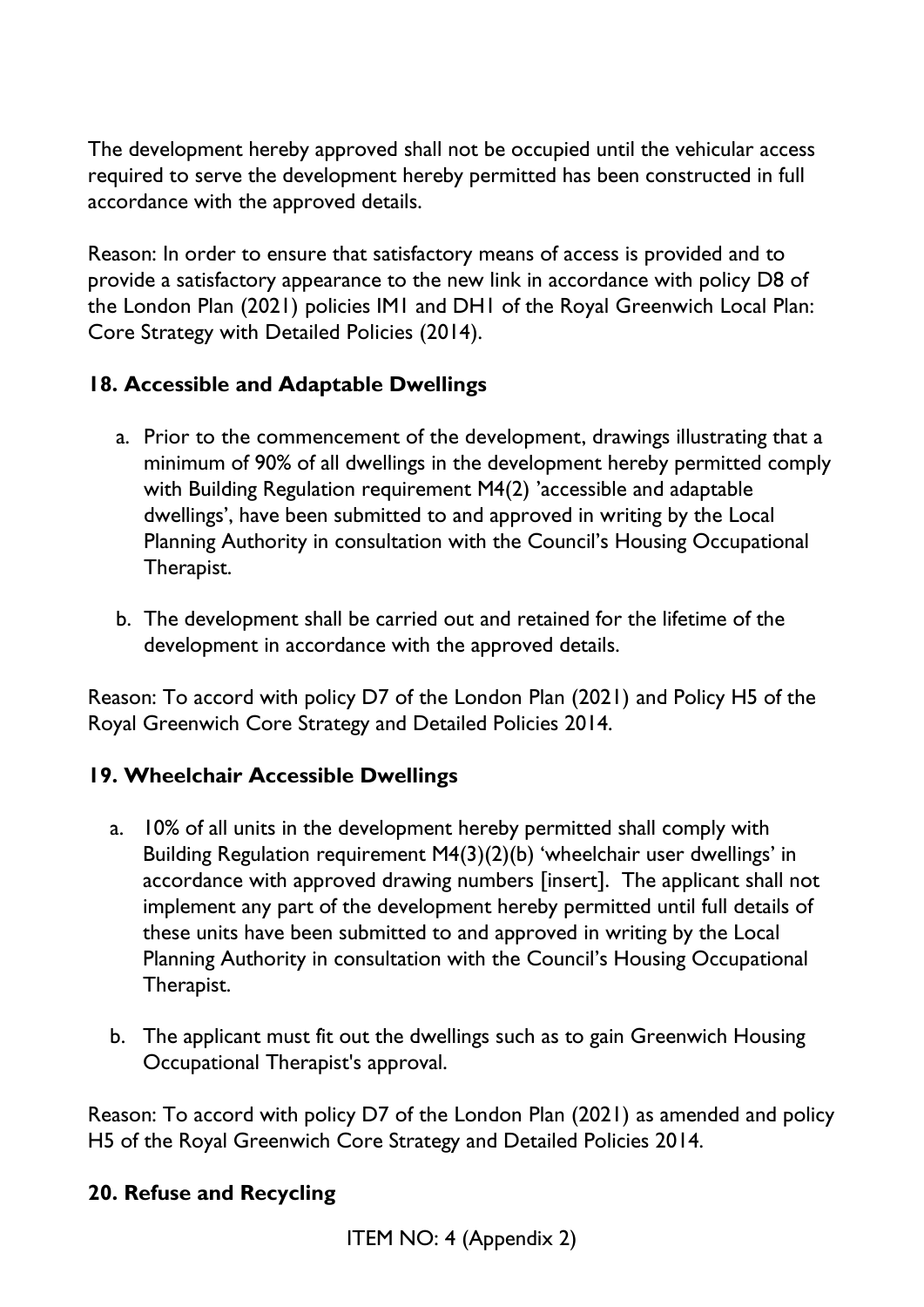- a. Prior to the commencement of the development, full details of the refuse storage, recycling facilities and refuse collection arrangements shall be submitted to, and approved in writing by, the Local Planning Authority. Such details shall include but are not limited to:
	- Separate storage areas for bulk storage and bin storage;
	- Turning areas to allow the refuse trucks to move in forward motion when entering and exiting the road;
	- Provision of bin storage for each non-residential unit; including location of any communal collection points for each of the units; details of any enclosures to be provided for all of the external communal collection points; details of management arrangements for movement of refuse to any collection points;

b. The storage and recycling facilities shall in all respects be constructed in accordance with the approved details, before the relevant part of the development is first occupied and maintained for the lifetime of the development.

Reason: In order that the Council may be satisfied with the details of the proposal and to ensure compliance with policy SI 7 of the London Plan 2021 and Policies H5 and DH1 of the Royal Greenwich Local Plan: Core Strategy with Detailed Policies (Adopted July 2014).

# **21. Materials**

a) Details and samples for all appearing materials should be provided, including walls, roofs, windows and doors, sills and lintels, balconies, balustrades, visible pipes, grids and louvers, outdoor pavements, stairs, gates, boundary walls and fences (where required) to be used for the external surfaces of the buildings and hard surfaced areas shall have been submitted to and approved in writing by the Local Planning Authority; and

b) Details of the following features and elements of the scheme must be submitted to and approved in writing by the Local Planning Authority:

i. Brick bonding and brick, including banding and crown detail (annotated plans at a scale of not less than 1:20;

ii. External windows, spandrel panels, balconies, doors, screens, louvres, grilles and balustrading (annotated plans at a scale of not less than 1:10;

iii. Depth of window reveals and soffits (annotated plans at a scale of not less than 1:20 unless;

iv. Rainwater goods (annotated plans at a scale of not less than 1:10;

ITEM NO: 4 (Appendix 2)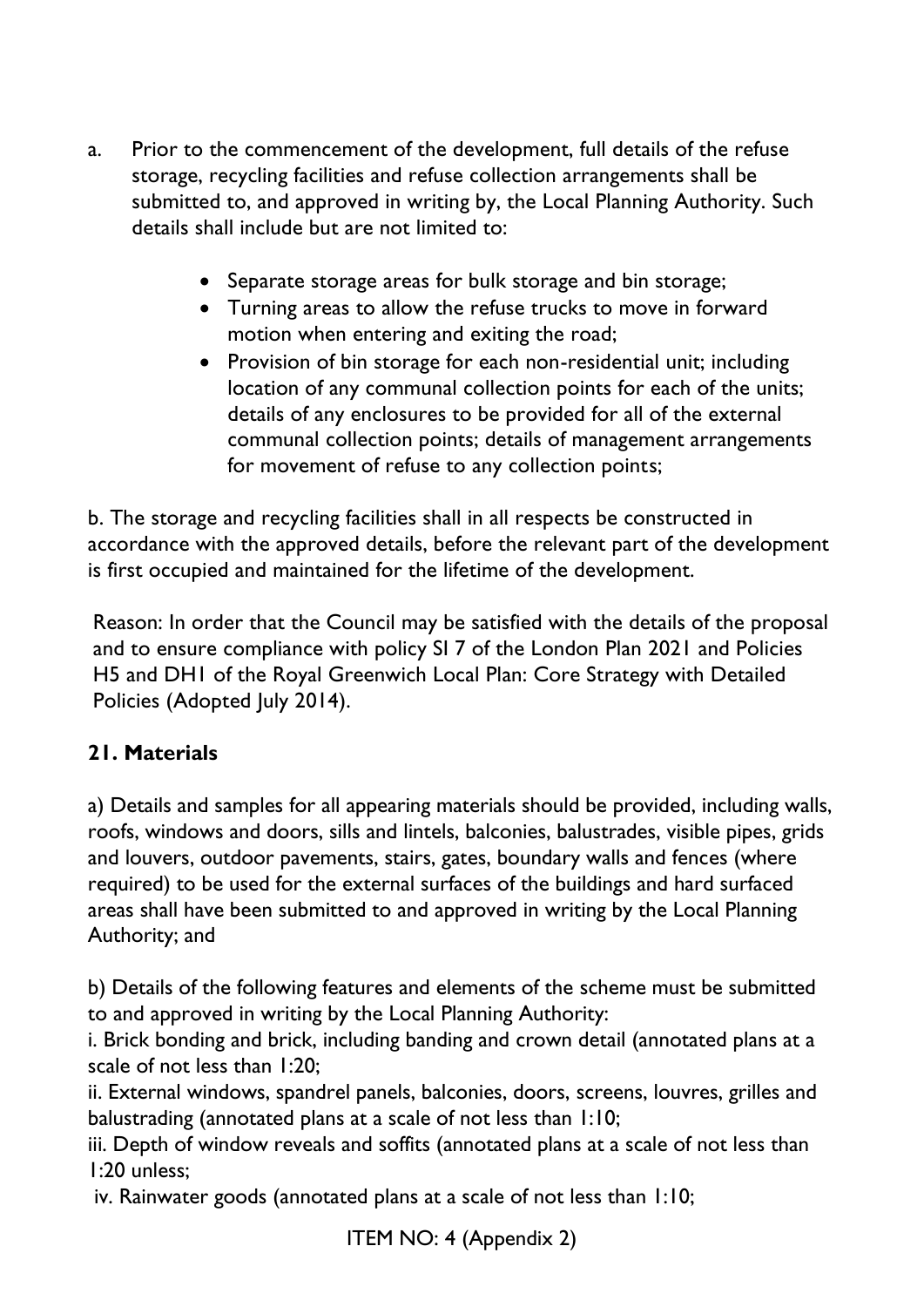v. The details should show all joints between different materials and components, including walls, roofs, doors, windows, sills, lintels and fasciae, balconies, soffits and balustrades, external ramps, steps, pavements, boundary walls, gates, and fences. vi. Shop fronts, entrances and openings (annotated elevations and section details at a scale of not less than 1:20;

vii. Sections of the landscaped areas of the scheme, showing the interface between soft and hard surface would work, the rainwater drainage strategy and associated technical solutions, and the interface between different pavements, the street, and the designed buildings. No visible water plant, pipes or gutters are acceptable, which were not included in the submitted drawings for this planning application.

c) Full brick is the principal material for the scheme. No brick-slip system would be acceptable, as it is considered to be of lower quality and durability.

Reason: To ensure that the Local Planning Authority may be satisfied as to the external appearance of the building(s) and to comply with Policy D4 of the London Plan (2021), and Policies DH1 and DH(a) of the Royal Greenwich Local Plan: Core Strategy with Detailed Policies (July 2014).

## **22. New Residential Entrances**

- a. Prior to the commencement of development, other than demolition and groundworks, details relating to the design of all residential entrances including – entrance doors, gates, entry control system, display of postal numbers and position of letter box facility shall be submitted to and agreed in writing by the Local Planning Authority.
- b. The agreed measures shall be implemented prior to the first occupation of the development and retained for the lifetime of the development.

Reason: In order that the Local Planning Authority may be satisfied with the external appearance of the entrances to be 'tenure blind' and contribute to social inclusion, and to ensure compliance with Policy D6 of the London Plan (2021) and Policies H5 and DH1 of the Royal Greenwich Local Plan: Core Strategy with Detailed Policies (2014).

### **23. Details of Roller Doors**

Prior to installation of roller doors to any of the commercial units hereby permitted full details of the proposed doors including material, finish and colour shall be submitted and approved in writing by the LPA.

ITEM NO: 4 (Appendix 2)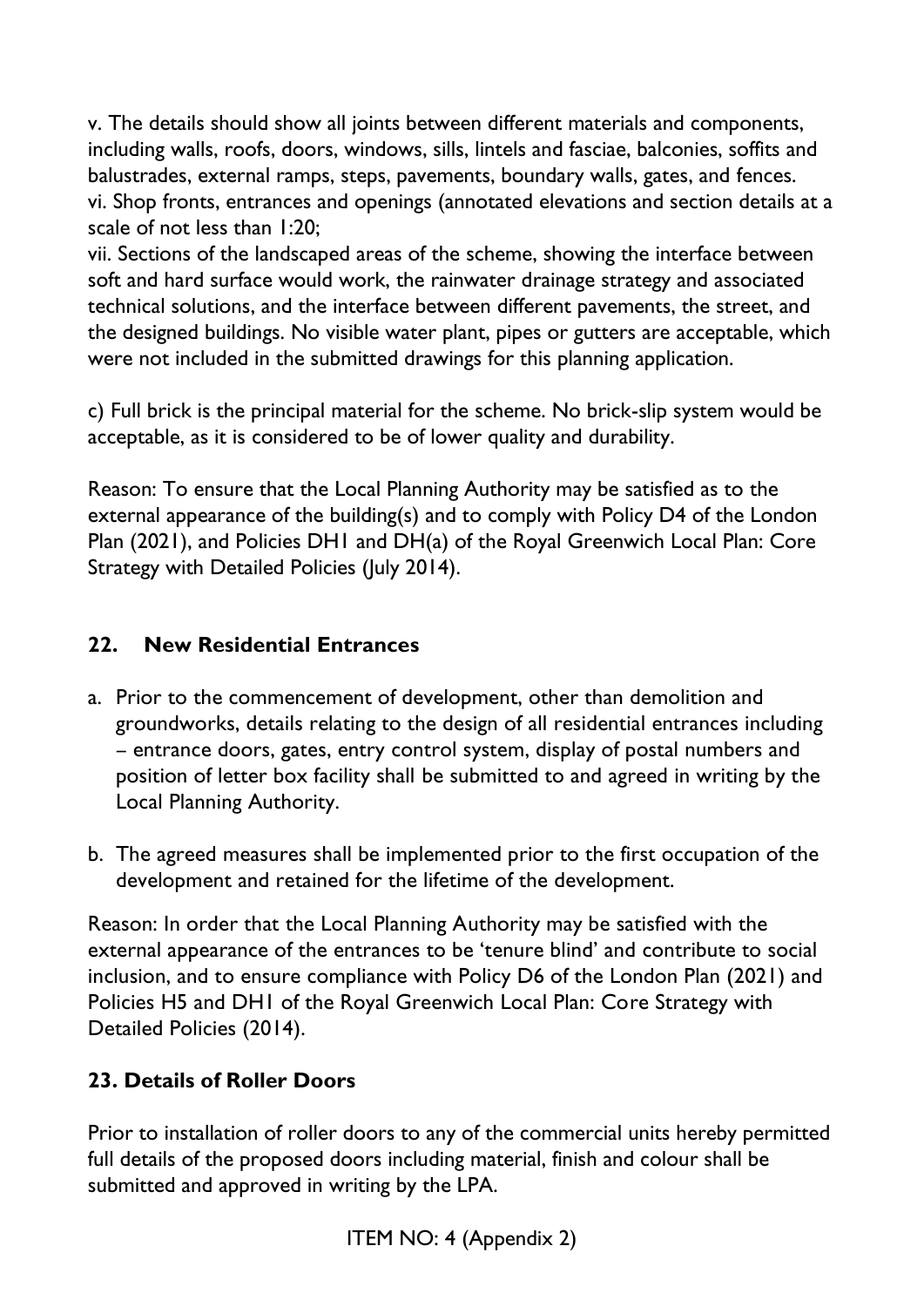Reason: To ensure that the local planning authority may be satisfied as to the external appearance of the building(s) and to protect the character and appearance of the wider area (including the Thames Barrier and Bowater Road Conservation Area) and ensure compliance with policies D4, D8, and HC1 of the London Plan (2021) and policies DH1, DH3, DH(a) and DH(h) of the Royal Greenwich Local Plan: Core Strategy with Detailed Policies (2014).

## **24. Details of Screening to Northern Site Boundary**

- a. Prior to the commencement of development, other than demolition and groundworks, details of the proposed means of screening to the northern site boundary shall be submitted to and approved in writing by the Local Planning Authority.
- b. The screening shall be installed in accordance with the approved details prior to the first occupation of the residential units hereby permitted and shall remain in place until such a time as the scrap yard on the adjacent site has ceased to operate.

Reason: In the interests of visual amenity and to ensure a satisfactory environment for future occupants of the development hereby permitted in accordance with policies D4, D8, and HC1 of the London Plan (2021) policy DH1 of the Royal Greenwich Local Plan: Core Strategy with Detailed Policies (2014).

# **25. Details of Obscure Glazing / Privacy Screens**

- a. Prior to the commencement of development, other than demolition and groundworks, full details of the proposed privacy film / obscure glazing to protect the privacy of occupiers as shown on the approved plans together with additional measures to prevent overlooking between windows and balconies in units 17 and 20; 23 and 26; 31 and 34; 37 and 40 and to protect the privacy within the units which have windows which adjoin the fourth floor link shall be submitted to and approved in writing by the Local Planning Authority.
- b. The approved measures shall be installed prior to the first occupation of the residential units hereby permitted and shall be maintained for the lifetime of the development.

In order to protect the privacy of future occupants of the development and to provide a satisfactory standard of residential amenity in accordance with policy H5 of the Royal Greenwich Local Plan: Core Strategy with Detailed Policies (2014)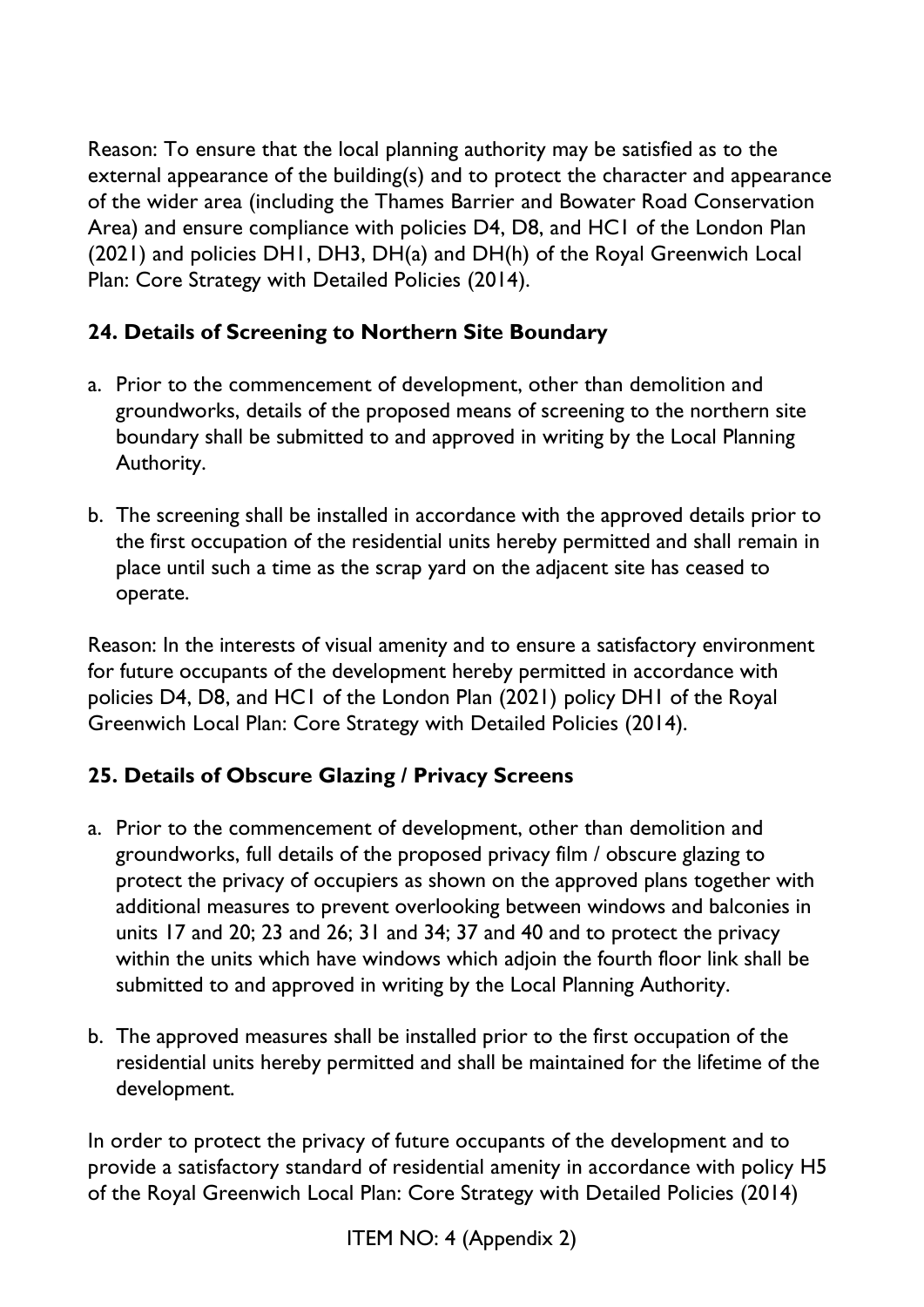and the standards set out in the Mayor of London's Housing SPG.

# **26. Secured by Design**

1. SBD Measures

The development hereby permitted shall incorporate security measures to minimise the risk of crime and to meet the specific security needs of the development in accordance with the principles and objectives of Secured by Design. Details of these measures shall be submitted to and approved in writing by the local planning authority prior to commencement of the development and shall be implemented in accordance with the approved details prior to occupation.

2. SBD Certification.

Prior to occupation a satisfactory Secured by Design inspection must take place. The resulting Secured by Design certificate shall be submitted to and approved by the local planning authority prior to occupation.

Reason: To ensure that Secured by Design principles are implemented into the development in accordance with policy D11of the London Plan (2021) and policy DH1 of the Royal Greenwich Local Plan: Core Strategy with Detailed Policies (2014).

# **27. Accessibility Arrangements**

Full details of access arrangements for each relevant part of the development for people with mobility difficulties shall be submitted to, and approved in writing by, the Local Planning Authority prior to the commencement of the relevant part of the development and such development shall be completed in accordance with such approved details. For the avoidance of doubt this shall include large scale plans illustrating the different gradients on all routes to and through the site.

Reason: To facilitate movement by those with mobility difficulties and to comply with Policies D5 and D8 of the London Plan (2021) and Policies DH1 and IM4 of the Royal Greenwich Local Plan: Core Strategy with Detailed Policies (Adopted July 2014).

# **28. Delivery and Servicing Plan**

a. The development shall not be occupied until a Delivery and Servicing Plan has been submitted to and approved in writing by the local planning authority.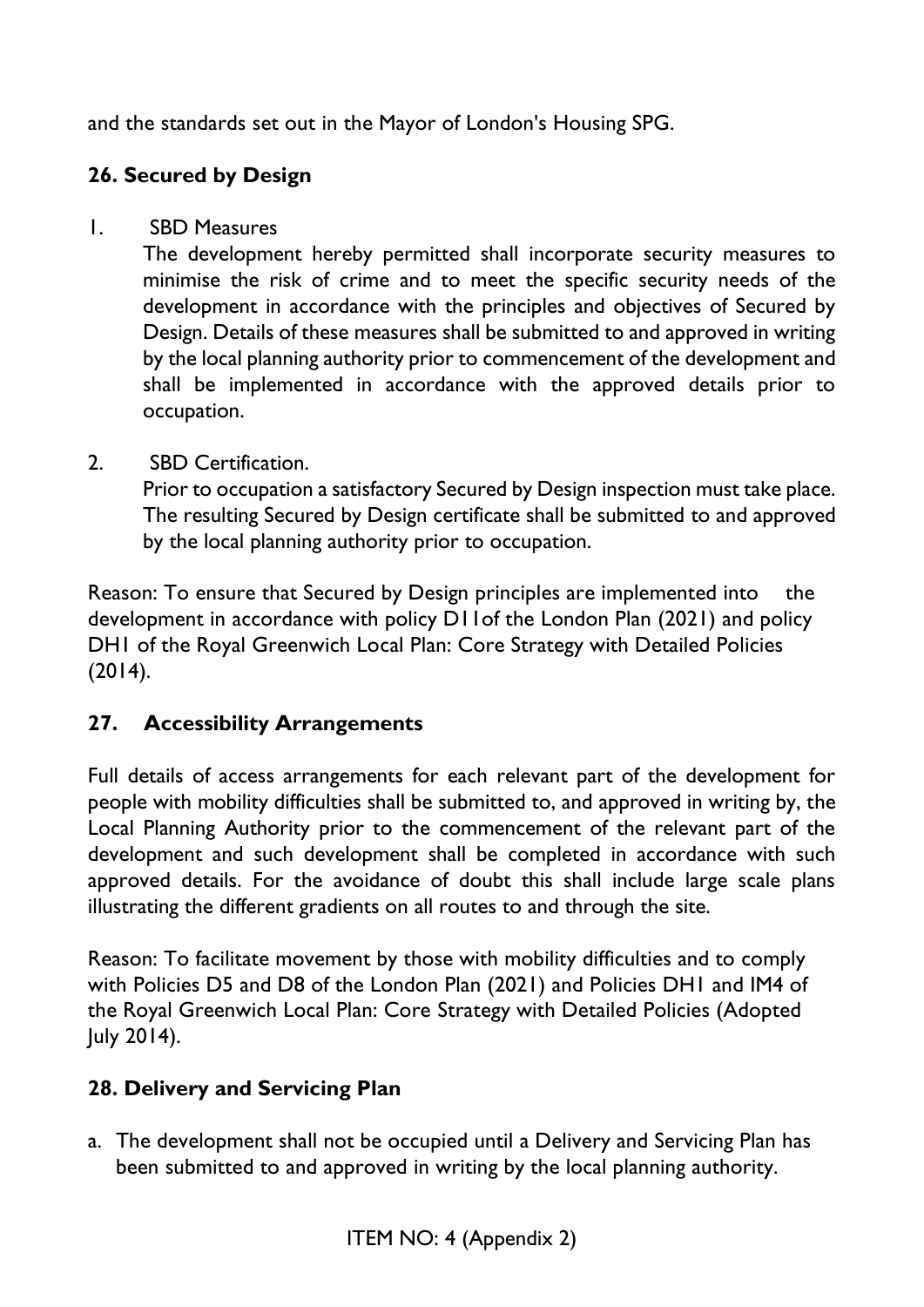- b. The plan shall demonstrate the expected number and time of delivery and servicing trips to the site, with the aim of reducing the impact of servicing activity.
- c. The plan shall include details of the proposed delivery and servicing arrangements for the following two scenarios:
	- The application site site being developed out first;
	- The adioining site being developed out first.
- d. The plan shall include details of measures for the management of vehicle movements within the proposed new access road.
- e. The approved Delivery and Servicing Plan shall be implemented in full accordance with the approved details from the first occupation of the development and shall be adhered to for the lifetime of the development.

Reason: In order to ensure satisfactory vehicle management and to comply with policy T7 and IM3 and E1 of the Royal Greenwich Local Plan: Core Strategy with Detailed Policies (2014).

# **29. Cycle Parking Provision**

- 1. A minimum of 123 residential and 10 commercial secure and dry cycle parking spaces shall be provided within the development as indicated on the plans hereby approved.
- 2. No development of each Phase shall commence on site until the full details of the cycle parking facilities have been submitted to and approved in writing by the local planning authority.
- 3. All cycle parking spaces shall be provided and made available for use prior to occupation of the relevant Phase and maintained thereafter.

Reason: To promote sustainable travel and to ensure compliance with policy T5 of the London Plan (2021) and IM4, IM(b) and IM(c) of the Royal Greenwich Local Plan: Core Strategy with Detailed Policies (Adopted July 2014).

# **30. Parking Design and Management Plan Car Park Management Plan**

a. The relevant phase or plot of the development hereby approved shall not be occupied until a Car Park Management Plan for that phase or plot has been submitted to and approved in writing by the Local Planning Authority. The Car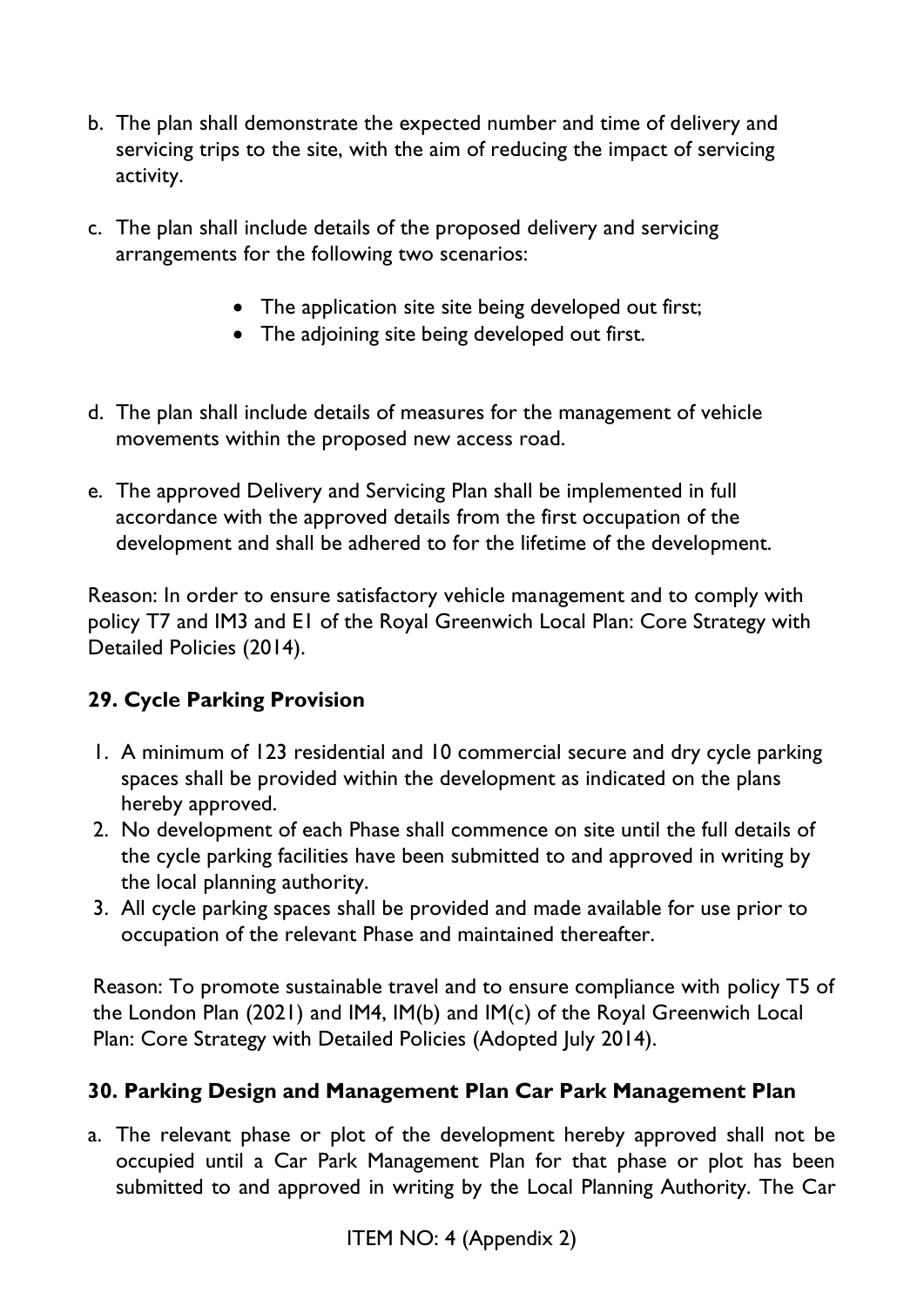Park Management Plan must include at least the following details:

- i. Details of the layout and controls of means of entry to the car park and secure cycle storage areas.
- ii. The proposed allocation of and arrangements for the management of parking spaces including disabled parking bays serving the residential development and details to demonstrate how a further seven percent of residential dwellings will be provided with a disabled person parking space should demand arise.
- iii. Conditions of use and monitoring of the residential and non-residential parking to be provided as well as the on-street visitor parking, disabled parking, car club bays and Blue Badge parking.
- iv. The provision of Electric Vehicle Charging Points (EVCP) including both active and passive provision in accordance with adopted London Plan Guidance including how passive provision will be brought to active use.
- v. The enforcement of unauthorised parking.
- vi. The safety and security measures to be incorporated within the development to ensure the safety of car/cycle parking areas.
- b. The Car Park Management Plan as approved shall be implemented prior to occupation of the relevant part of the Development and shall thereafter be retained and maintained in accordance with the approved details for the lifetime of the development.

Reason: To ensure safe and secure off-street parking is maintained and managed to the satisfaction of the Council and to ensure compliance with Policy T6 of the London Plan (2021) and Policies IM4 and IM(c) of the Royal Greenwich Local Plan: Core Strategy with Detailed Policies (2014)

### **31. Restriction on Use of Parking Spaces**

The car parking spaces within the development hereby permitted shall be retained as disabled persons parking bays for the lifetime of the development and shall not be used for general parking.

Reason: To ensure that satisfactory parking provision is made for people with disabilities and to ensure compliance with Policy T6 of the London Plan (2021) and Policies IM4 and IM(c) of the Royal Greenwich Local Plan: Core Strategy with Detailed Policies (2014)

# **32. Residential Travel Plan**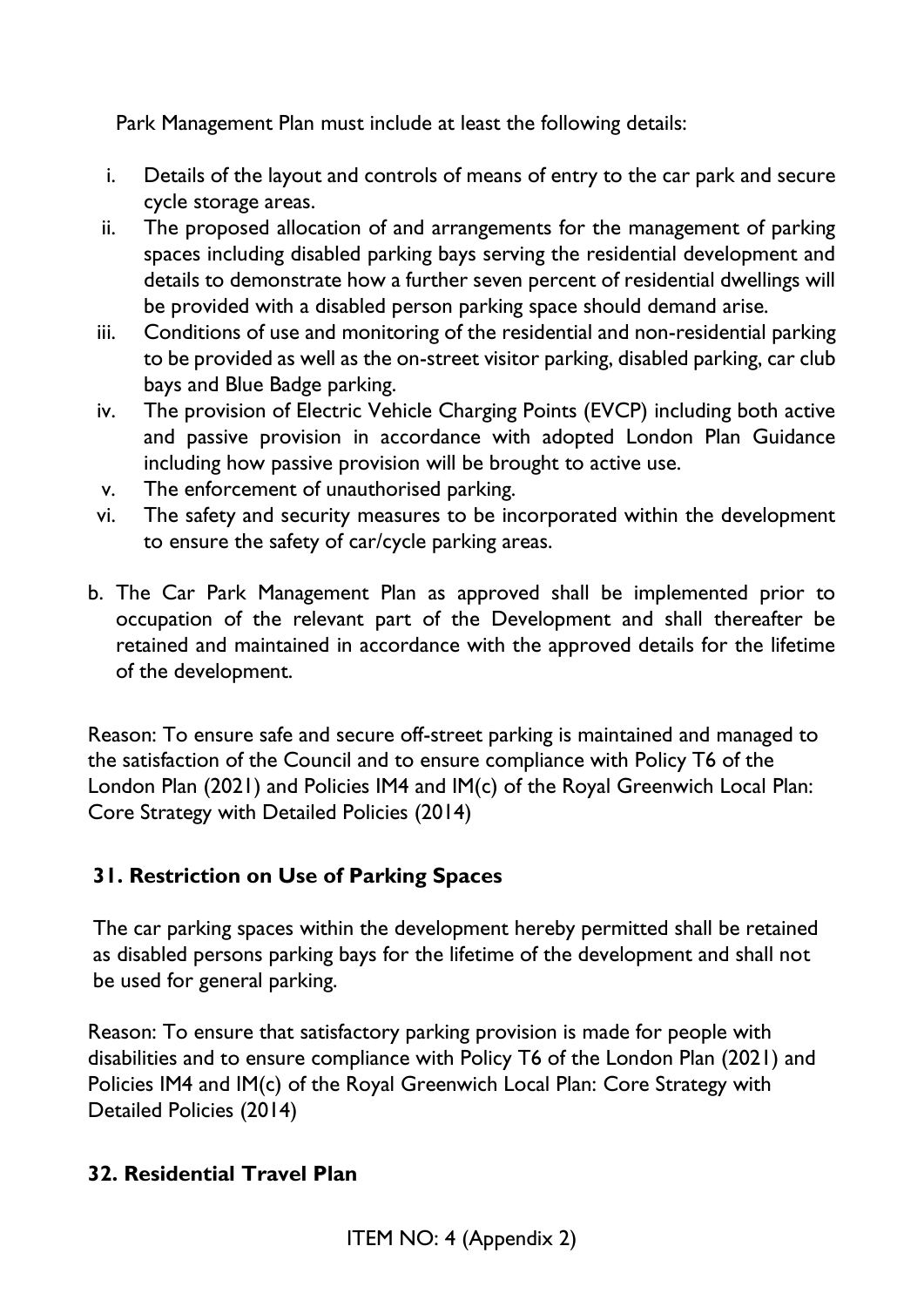- a. The development hereby approved shall not be occupied until such time as a detailed site specific Residential Travel Plan, in accordance with Transport for London's document 'Travel Planning for New Development in London' has been submitted to and approved in writing by the Local Planning Authority. The development shall operate in full accordance with all measures identified within the Travel Plan from first occupation.
- b. The Travel Plan shall specify initiatives to be implemented by the development to promote and maximise the use of sustainable travel to and from the site by a variety of non-car means (including public transport, walking and cycling), shall set targets and shall specify a monitoring and review mechanism to ensure compliance with the Travel Plan objectives.
- c. Within the timeframe specified by (a) and (b), evidence shall be submitted to the Local Planning Authority to demonstrate compliance with the monitoring and review mechanisms agreed under parts (a) and (b).

The Travel Plan shall in all respects be implemented in accordance with the details approved pursuant to this condition.

Reason: In order that the Local Planning Authority may be satisfied as to the practicality, viability and sustainability of the Travel Plan for the site and to promote sustainable travel in accordance with Policies T6 and SI 1 of the London Plan (2021) and Policy IM4 of the Royal Greenwich Local Plan: Core Strategy with Detailed Policies (2014).

# **33. Framework Commercial Travel Plan**

- a. The development hereby approved shall not be occupied until such time as a detailed site specific Framework Commercial Travel Plan for that part, in accordance with Transport for London's document 'Travel Planning for New Development in London' has been submitted to and approved in writing by the Local Planning Authority. The development shall operate in full accordance with all measures identified within the Travel Plan from first occupation.
- b. The Travel Plan shall specify initiatives to be implemented by the development to promote and maximise the use of sustainable travel to and from the site by a variety of non-car means (including public transport, walking and cycling), shall set targets and shall specify a monitoring and review mechanism to ensure compliance with the Travel Plan objectives.
- c. Within the timeframe specified by (a) and (b), evidence shall be submitted to the Local Planning Authority to demonstrate compliance with the monitoring and review mechanisms agreed under parts (a) and (b).

The Travel Plan shall in all respects be implemented in accordance with the details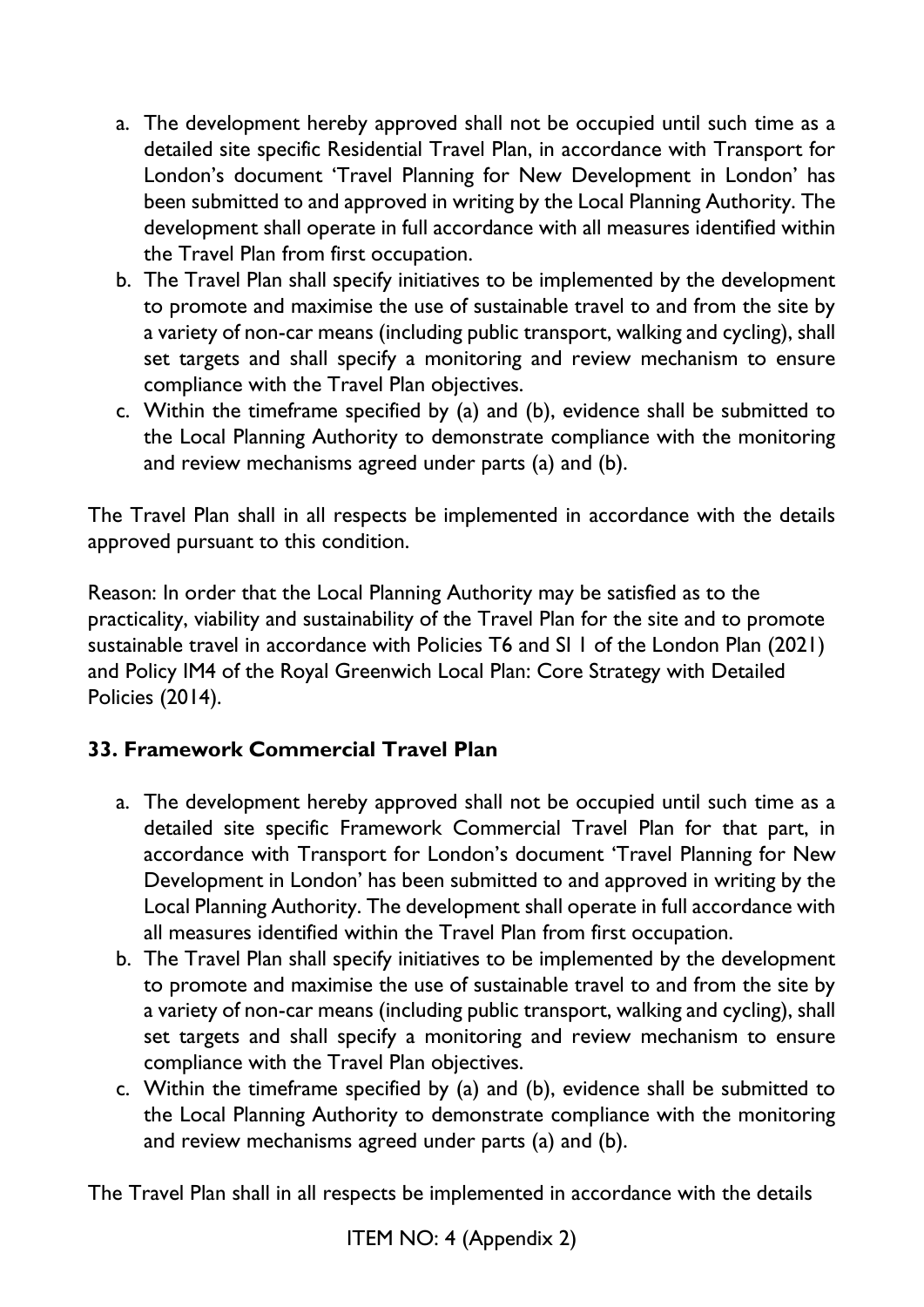approved pursuant to this condition.

Reason: In order that the Local Planning Authority may be satisfied as to the practicality, viability and sustainability of the Travel Plan for the site and to promote sustainable travel in accordance with Policies T6 and SI 1 of the London Plan (2021) and Policy IM4 of the Royal Greenwich Local Plan: Core Strategy with Detailed Policies (2014).

## **34. Implementation of the Flood Risk Assessment**

The development permitted by this planning permission shall only be carried out in accordance with the approved flood risk assessment by UK Flood Risk Consultants dated 24th November 2020, Document Ref: QFRA 1522, Version 1.1 and the following mitigation measures detailed within it:

- Finished floor levels set no lower than 6.13 metres above Ordnance Datum (AOD)
- Flood resistant measures
- Flood resilience measures

The mitigation measures shall be fully implemented prior to occupation and subsequently in accordance with the timing / phasing arrangements embodied within the scheme..

Reason: To mitigate against the consequences and probability of flooding and to ensure compliance with policy SI 12 of the London Plan (2021) and Policies E2 and E3 of the Royal Greenwich Local Plan: Core Strategy with Detailed Policies (Adopted July 2014).

# **35. Flood Evacuation Plan**

Notwithstanding the approved Flood Risk Assessment, prior to the first occupation of the development a detailed Flood Evacuation Plan detailing how occupants will be made aware of flood risks, the implementation of flood warning systems and the proposed evacuation procedures for the development shall be submitted to and approved in writing by the Local Planning Authority.

The measures included in the approved Flood Evacuation Plan shall be put in place prior to the first occupation of the development and maintained for the lifetime of the development.

Reason: To mitigate against the consequences of flooding and to ensure compliance with policy SI 12 of the London Plan (2021) and Policies E2 and E3 of the Royal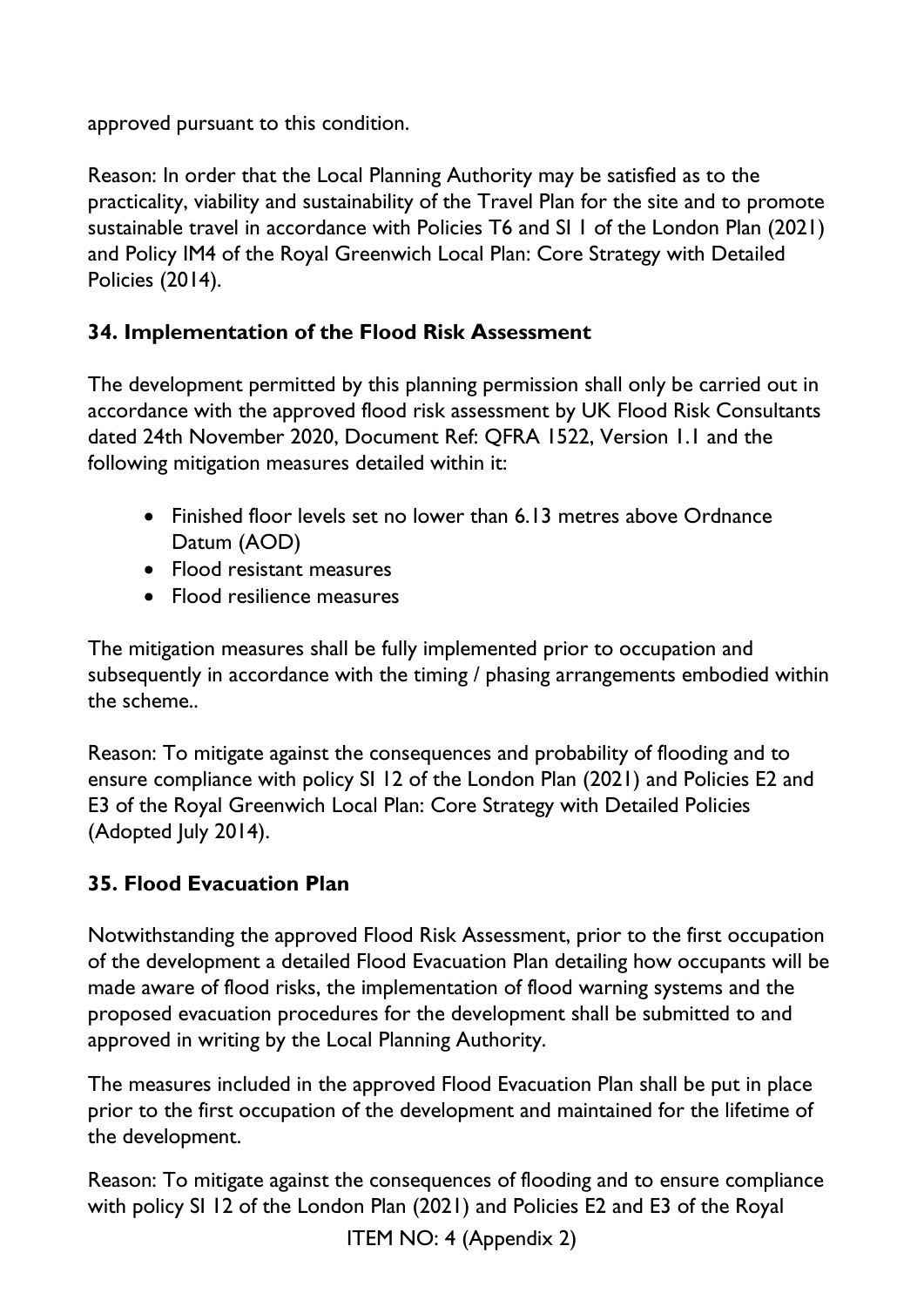Greenwich Local Plan: Core Strategy with Detailed Policies (Adopted July 2014).

# **36. Precautionary Bat Survey**

If more than one year passes between the most recent bat survey and the commencement of development involving tree works an update bat survey must be undertaken immediately prior to tree works by a licensed bat worker. Evidence that the survey has been undertaken shall be submitted to and approved in writing by the Local Planning Authority prior to the commencement of tree works..

Reason: To ensure compliance with the Habitats Regulations and the Wildlife & Countryside Act 1981 (as amended)

# **37. BRE Green Guide**

Prior to commencement of the relevant part of the development, details demonstrating that all building materials to be used on the development comply with the BRE Green Guide to Housing Specification categories A+, B or C shall be submitted to and approved by the Local Planning Authority. If the relevant part of the development falls below the A+, B or C category, proposed measures will be identified to seek to achieve the required categories.

The development shall be carried out in accordance with the details as approved.

Reason: To comply with Policy SI 7 of the London Plan (2021) and Policy IM4 of the Royal Greenwich Local Plan: Core Strategy with Detailed Policies (2014) or subsequent versions.

### **38. Water Efficiency**

The development, including both residential and non-residential components, shall be constructed to meet water efficiency standards with a maximum water use target of 105 litres of water per person per day for the residential and BREEAM Excellent standard for the 'Wat 01' BREEAM water category for the non-residential.

Prior to occupation of each residential unit within the development, evidence that the approved dwellings have incorporated water saving and monitoring measures that is in line with Part A shall be submitted to the Local Planning Authority for written approval. Within three months from the date of first use of each nonresidential unit within the development, evidence that the approved non-residential spaces have incorporated water saving and monitoring measures that will prevent the undue consumption of water in line with Part A shall be submitted to the Local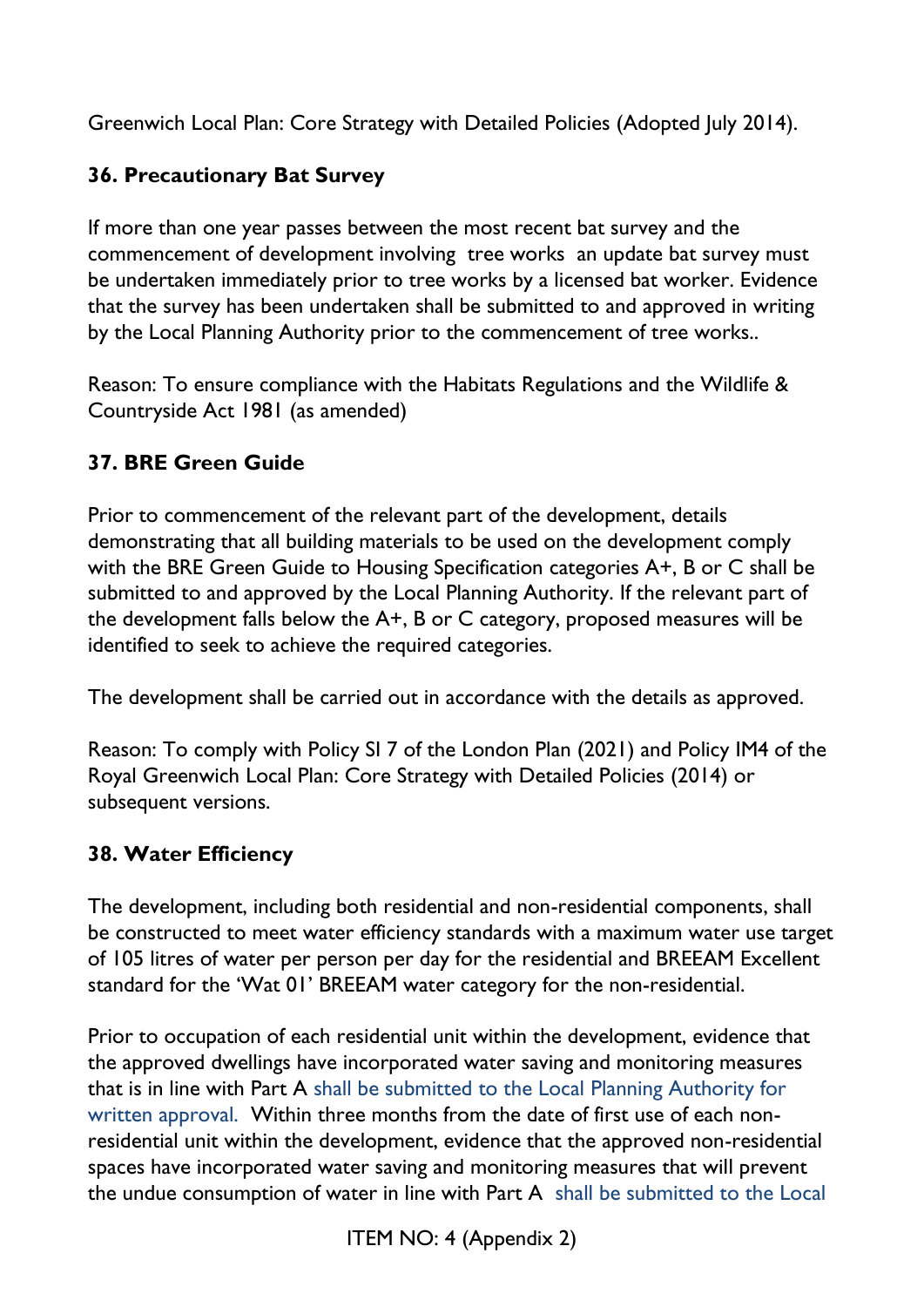### Planning Authority for written approval.

Reason: To comply with Policy SI 7 of the London Plan (2021) and Policy IM4 of the Royal Greenwich Local Plan: Core Strategy with Detailed Policies (2014) or subsequent versions.

### **39. Energy Strategy for Residential**

- a. Within three-months of the practical completion of the residential units within the development, the following information shall be submitted to the Local Planning Authority for written approval:
	- i. final technical details and evidence including commissioning of installation that the renewable/low carbon technologies are installed in accordance with Part (B) and certified under the Microgeneration Certification Scheme (MSC);
	- ii. details of how the electricity or proportion of electricity produced by the solar PV system is fed to run the centralised heating system in accordance with Part (B);
	- iii. the resulting scheme, along with machinery/apparatus location of renewable/ low carbon technologies in accordance with Part ( B )
	- iv. a management plan for the operation of the renewable/low carbon technologies in accordance with Part ( B )
	- v. a servicing plan including times, location, frequency, method of servicing of the renewable/low carbon technologies;
	- vi. Energy Performance Certificates [EPC's], detailed modelling output reports showing clearly the DER and TER from the "as built stage" to confirm compliance with the carbon dioxide savings achieved through energy efficiency measures and the energy servicing strategy approved under Part ( B ).
- vii. SAP Thermal Bridging and SAP Overheating modelling output reports from the "as built stage" to confirm compliance with Accredited Construction Details (ACDs) and minimisation of overhearing risk and Criterion 3 of the Building Regulations Part L 2013.
- b. Prior to the final completion of the residential component of the development, the approved residential units shall incorporate and maintain measures to achieve an overall reduction in regulated CO2 emissions of at least 64% (equal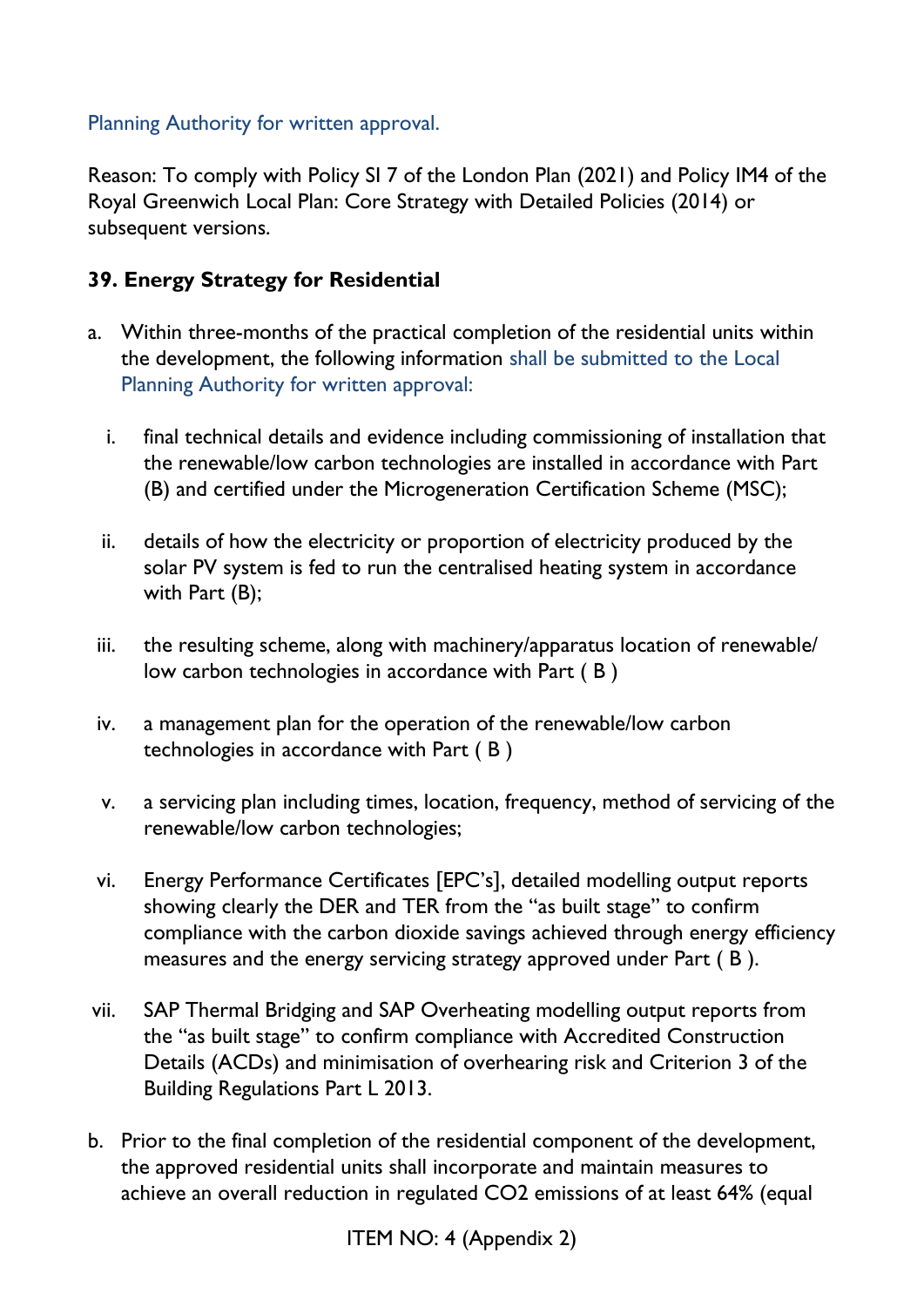to 39 tonnesCO2/yr, SAP10 carbon emission factors) beyond Building Regulations Part L 2013 through the following carbon emission savings as detailed in the approved Energy Statement Addendum (26th November 2020) and Sustainability Statement: BREEAM Edition 2 (17th July 2020) and supplementary information (26/11/2020 & 10/12/2020) prepared by Foreman Roberts:

- i. energy demand reduction measures to achieve at least annual carbon dioxide emission savings of 9 tonnes, equivalent to 15%, in regulated carbon dioxide (CO2) emissions over the compliant BR Part L 2013 base case.
- ii. installation of centralised air to water ASHP system with Seasonal heating efficiency (SCoP) of 3.19 and CoP of 2.8 to provide the space heating and hot water communal and achieve at least annual carbon dioxide emission savings of 28 tonnes per year, equivalent to 55% in regulated carbon dioxide (CO2), beyond the Be Lean stage of the energy hierarchy.
- iii. Installation of at least 8.66kWp solar Photovoltaic (PV) system to reduce the regulated CO2 emissions of 2 tonnes per year, equating to 7% in regulated carbon dioxide (CO2) emissions over the Be Clean case of the Energy Hierarchy.
- iv. Measures to reduce the carbon dioxide emissions associated with other energy uses not covered by Building Regulations (un-regulated) should be incorporated prior to occupation and maintained in the development in perpetuity in line with the approved reports.

Reason: To ensure that the residential units within the development hereby approved are energy efficient and to contribute to the avoidance of need for new fossil fuel or other primary energy generation capacity and to reduce emissions of greenhouse gases and to minimise the impact of building emissions on local air quality in the interests of health, in accordance with policies GG6, SI 1, SI 2, SI 3, SI 4 and SI 5 of the London Plan 2021, Policy E1 of the Royal Greenwich Local Plan: Core Strategy with Detailed Policies (July 2014), Royal Borough of Greenwich, Greener Greenwich SPD (2014) and the Mayor's Sustainable Design and Construction SPG (2014).

# **40. Energy Strategy for Non-Residential**

A) Within three-months of the practical completion of the non-residential units within the development, the following information shall be submitted to the Local Planning Authority for written approval:

i. Final technical information and evidence that the renewable/low carbon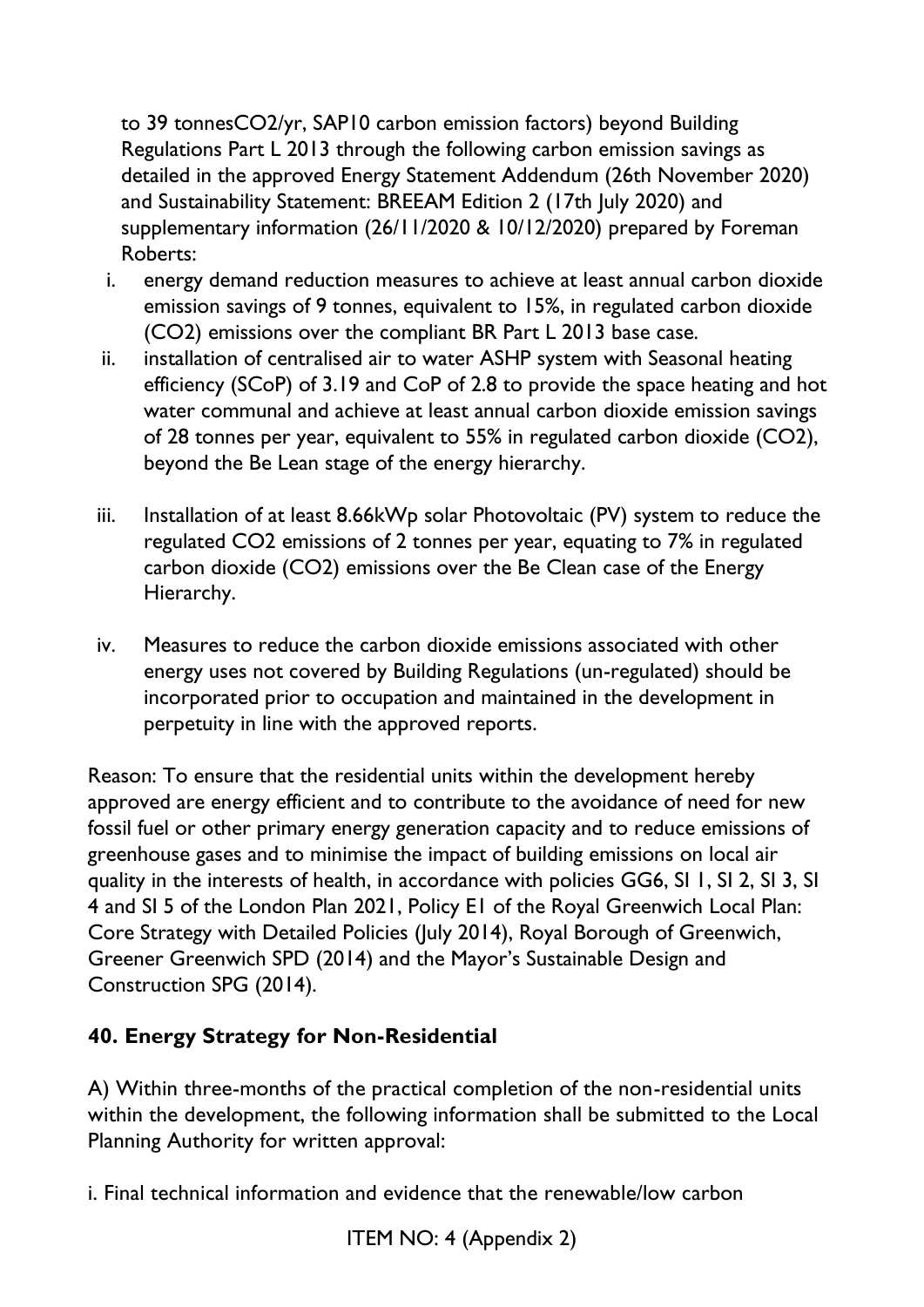technologies are installed in accordance with Part ( B ) and certified under the Microgeneration Certification Scheme (MSC).

ii. Energy Performance Certificates [EPC's], detailed modelling output reports showing clearly the BER and TER from the "as built stage" to confirm compliance with the carbon dioxide savings achieved through energy efficiency measures and the energy servicing strategy approved under Part ( B ).

iii. Detailed thermal bridging calculations to demonstrate compliance with accredited construction details;

C) Prior to the final completion of the non-residential spaces within the development, the approved non-residential spaces shall incorporate and maintain energy saving measures to achieve an overall reduction in regulated CO2 emissions of at least 54% (equal to 4.6 tonnesCO2/yr, SAP10 carbon emission factors) beyond Building Regulations Part L 2013 through the following carbon emission savings as detailed in the approved Energy Statement Addendum (26th November 2020) and Sustainability Statement: BREEAM Edition 2 (17th July 2020) and supplementary information (26/11/2020 & 10/12/2020) prepared by Foreman Roberts:

v. energy demand reduction measures to achieve at least annual carbon dioxide emission savings of 2.8 tonnes, equivalent to 33%, in regulated carbon dioxide (CO2) emissions over the compliant BR Part L 2013 base case.

vi. installation of ASHP system with Seasonal heating efficiency (SCoP) of 5.5 and Seasonal Cooling Efficiency (SEER) of 4.44 via fan coil system to provide the space heating and cooling and 3.09kWp solar Photovoltaic (PV) system and achieve at least annual carbon dioxide emission savings of 1.8 tonnes per year, equivalent to 32% in regulated carbon dioxide (CO2), beyond the Be Lean stage of the energy hierarchy.

vii. Measures to reduce the carbon dioxide emissions associated with other energy uses not covered by Building Regulations (un-regulated) should be incorporated prior to occupation and maintained in the development in perpetuity in line with the approved reports.

The development shall be carried out strictly in accordance with the details so approved.

Reason: To ensure that the non-residential spaces within the development hereby approved are energy efficient and to contribute to the avoidance of need for new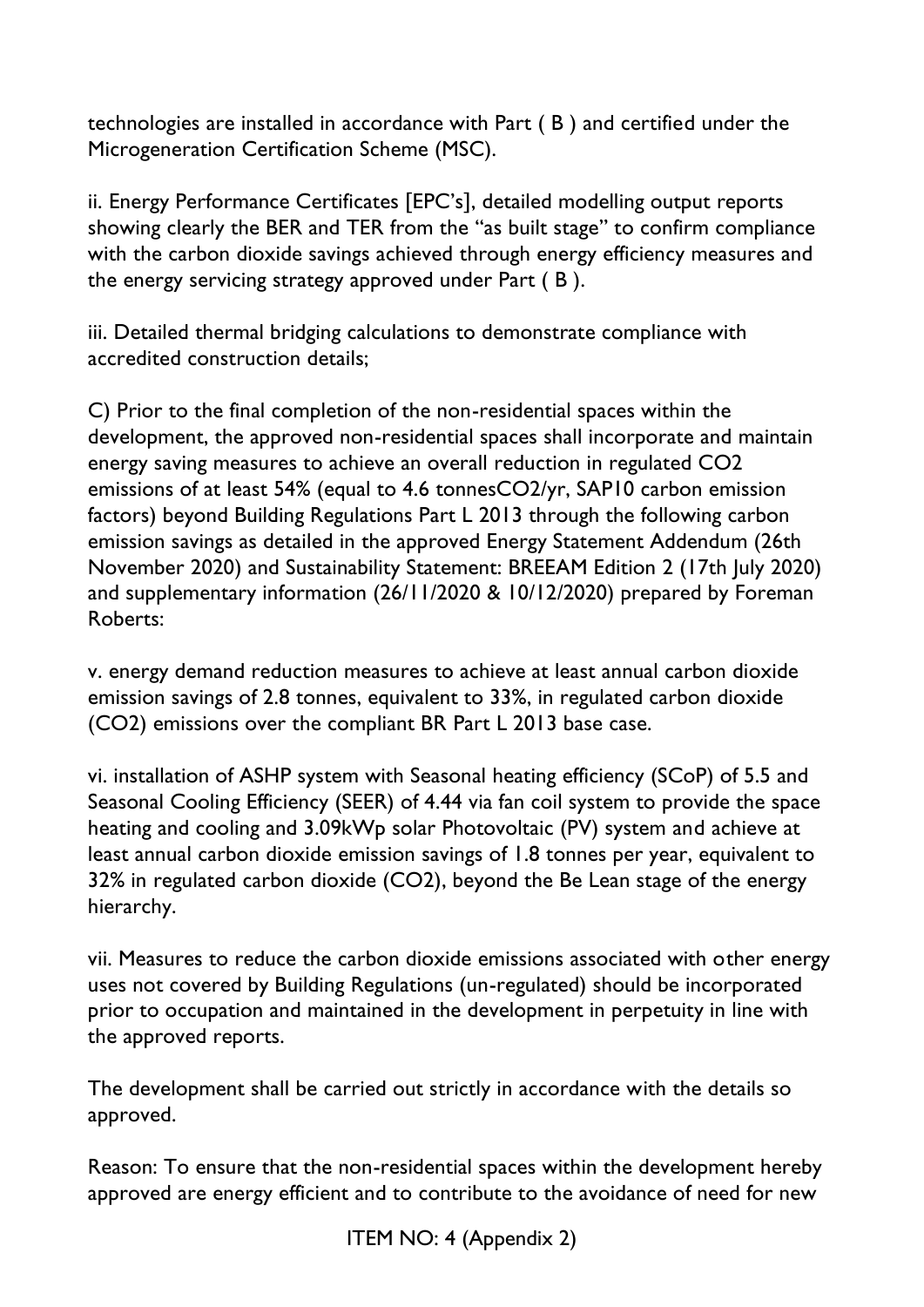fossil fuel or other primary energy generation capacity and to reduce emissions of greenhouse gases and to minimise the impact of building emissions on local air quality in the interests of health, in accordance with policies GG6, SI 1, SI 2, SI 3, SI 4 and SI 5 of the London Plan 2021 and Policy E1 of the Royal Greenwich Local Plan: Core Strategy with Detailed Policies (July 2014), Royal Borough of Greenwich, Greener Greenwich SPD (2014) and the Mayor's Sustainable Design and Construction SPG (2014).

# **41. Overheating and Cooling**

A. Prior to the first occupation of the residential units within the development, the approved dwellings shall incorporate, maintain mitigation measures and provide recommendations to occupants to cope with extreme hot weather conditions through home user guides that will assist with reducing the risk of overheating, follow the cooling hierarchy and comply with CIBSE TM59 criteria under DSY1, DSY2 and DSY3 weather scenarios, in line with the Energy Statement Edition 2 (17th July 2020), Energy Statement Addendum (26th November 2020) and supplementary information (26/11/2020 & 10/12/2020) prepared by Foreman Roberts.

B. Prior to the first use of the non-residential units within the development, the approved non-residential spaces shall incorporate measures to reduce the actual cooling demand below the baseline and maintain mitigation measures and provide recommendations to occupants to cope with extreme hot weather conditions through building user guides that will assist with reducing the risk of overheating, follow the cooling hierarchy and comply with Building Regulations Part L Criterion 3 in line with the Energy Statement Edition 2 (17th July 2020), Energy Statement Addendum (26th November 2020) and supplementary information (26/11/2020 & 10/12/2020) prepared by Foreman Roberts.

Reason: To ensure that the residential and non-residential components within the development hereby approved are energy efficient and to reduce the risk of overheating in line with policy SI 4 of the London Plan (2021), and policies DH1 and E1 of the Royal Greenwich Local Plan: Core Strategy with Detailed Policies (July 2014).

# **42. Centralised Heating System**

A. Within six months of the commencement of the development, the following details shall be submitted to the Local Planning Authority for written approval.

i. Details of the plant room(s), including size, layout and location, thermal stores (if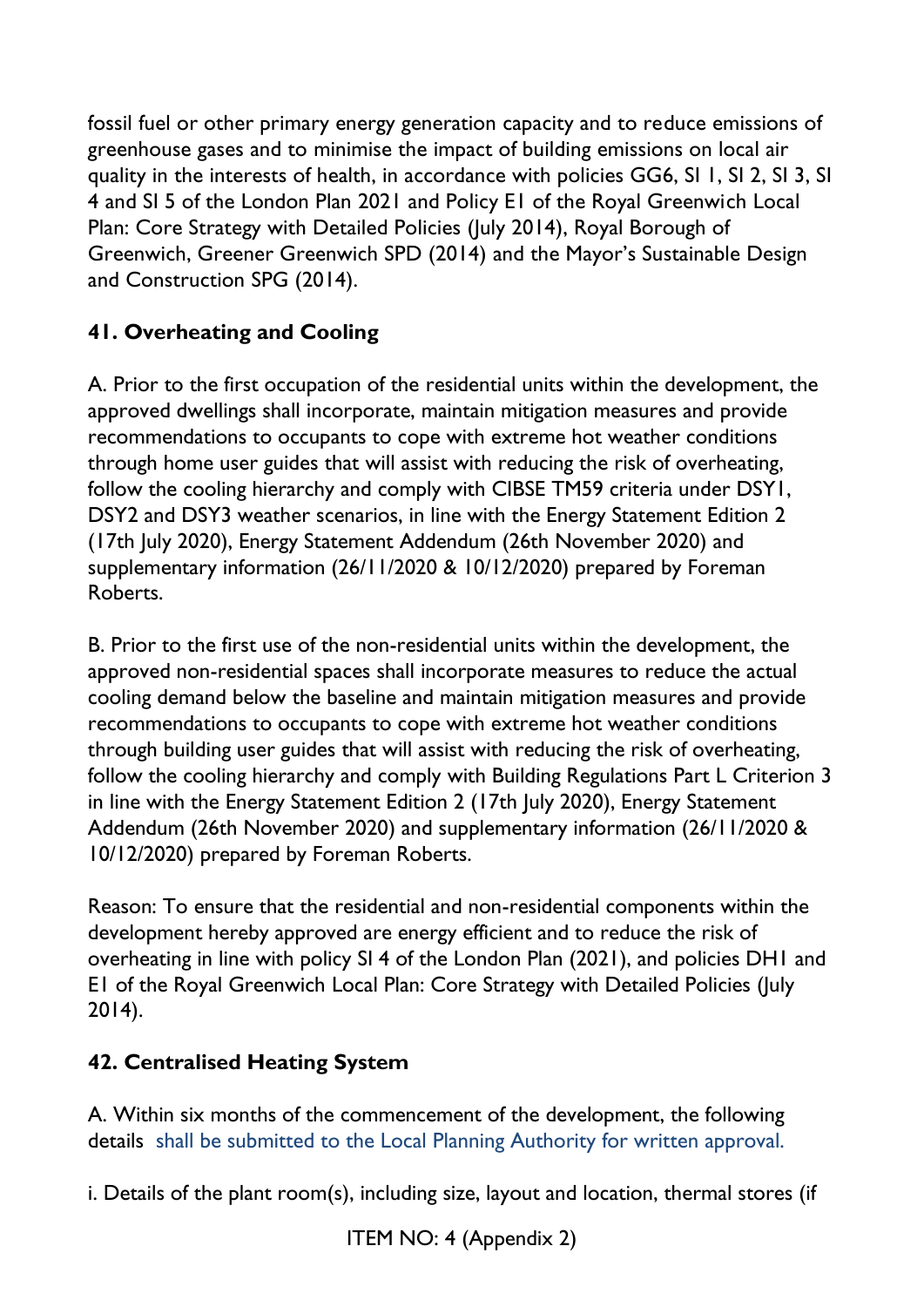available) and any other equipment required;

ii. Details of the HIU including specifications, type and efficiency, if provided;

iii. Details of the pipe network (including the size and route, flow and return temperatures, total length of the heat network in metres (flow and return) distribution and transmission, diagram route, total plant heating capacity, total heat generated, total heat supplied to premises and how primary and secondary site heat network losses have been minimised, if any) for the connection of all apartments into the centralised heating network;

iv. Details of schematic of the site wide heat network showing all residential units connected into it;

v. Details and evidence to demonstrate that the communal heating network shall be designed in accordance with Heat Networks: Code of Practice for the UK and Heat Trust Standards;

vi. Full details of the method of how the proposed centralised system will facilitate connection to a current market or higher temperature offsite heating and/or private wire network including but not limited to: layout of the plant in the 'energy centre' to demonstrate sufficient space has been allowed for the specified equipment and, where applicable, additional equipment to be installed in future, different temperature heat network;

vii. A safeguarded provision to the edge of the site;

B. Within three-months of the first occupation of the residential units within the development, details and evidence of a post-commissioning assessment, completed by an independent assessor, for the centralised ASHP system installed, certifying that it has been well designed in line with items (i) to (vii), runs efficiently, has reliability of supply, a reasonable customer tariff, appropriate management and maintenance arrangements are in place and be designed to allow connection to an offsite heat network.

Reason: To ensure that the allocated space for energy equipment within the development is designed in a manner that ensures that the development contributes to reducing the use of fossil fuel or other primary energy generation capacity, is designed to connect to an offsite heating and/or private wire network and to reduce emissions of greenhouse gases in accordance with policies GG6, SI 1, SI 2, SI 3, SI 4 and SI 5 of the London Plan 2021 and policies DH1 and E1 of the Royal Greenwich Local Plan: Core Strategy with Detailed Policies (July 2014), the Mayor's Sustainable

ITEM NO: 4 (Appendix 2)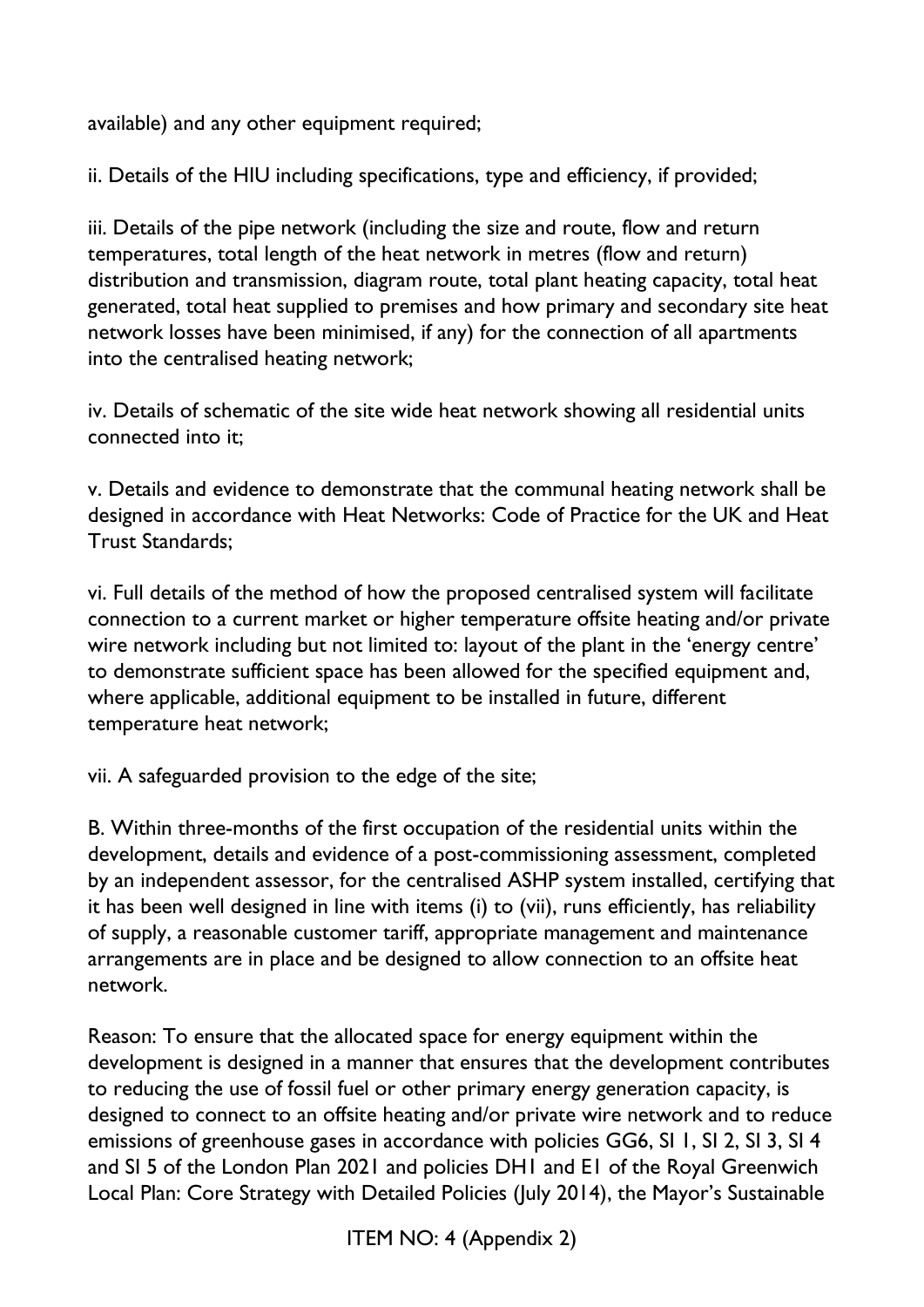Design and Construction SPG (2014) and Greener Greenwich SPD (2014).accordance with policies 5.3, 5.5 and 5.6 of the London Plan 2016, policies DH1 and E1 of the Royal Greenwich Local Plan: Core Strategy with Detailed Policies (July 2014), the Mayor's Sustainable Design and Construction SPG (2014) and Greener Greenwich SPD (2014).

## **43. Landscape and Ecological Management Plan**

Prior to the commencement of the development an ecological and landscape management plan, including mitigation measures during demolition and construction, long-term design objectives, management responsibilities and maintenance schedules for all landscaped areas and demonstration that an Urban Greening Factor (UGF) score of 4 has been achieved for the approved site shall be submitted to the Local Planning Authority for written approval Development proposals must ensure no net loss of biodiversity and wherever possible, make a positive contribution to the protection, enhancement, creation and management of biodiversity and.

The submitted report shall include:

A. Addendum Preliminary Ecological Appraisal including Extended Phase 1 Habitat Survey demonstrating the details of all features of ecological value on the site and especially covering the Eastmoor Street SINC site and setting out measures, for their protection during demolition and construction works. Any mitigation measures identified therein shall be implemented in accordance with the approved details.

B. Details to protect the established vegetation from any damage that could be caused during demolition and construction. All works should be undertaken by a suitably qualified and experienced specialist contractor and should conform to current industry best practice, i.e. BS 3998: 2010 'Tree Work Recommendations'. The details should ensure that existing commuting/foraging routes currently utilised by bats and other wildlife are maintained, if identified.

C. Details from a suitably qualified ecologist specifying how the landscape features have been developed for biodiversity and ecological enhancement, including the creation of an ecological corridor such as tree lines and hedgerows to provide important commuting habitats. The mitigation and enhancement should include the following:

I. Native and/or nectar producing and/or deciduous plant and tree species of high ecological value, preferably of local provenance;

II. Diversity grassland areas such as lawns with low growing native herbs, unmown

ITEM NO: 4 (Appendix 2)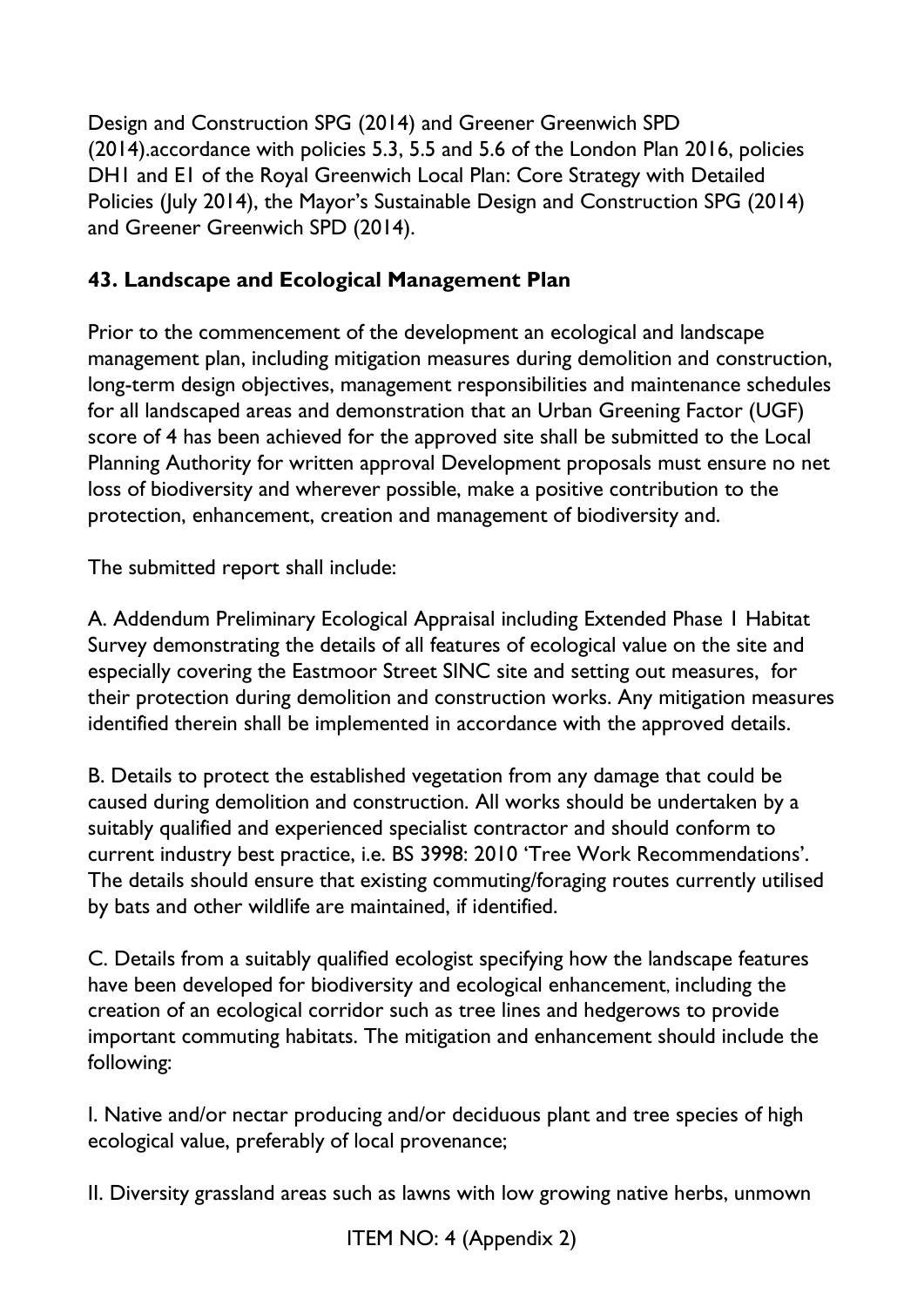grass verges, wildflower mixes on amenity and recreational open spaces and/or meadow areas;

III. Percentage of native habitat species proposed for the site (a target of 75% native to 25% non-native plant species should be utilised where possible);

IV. Dense areas of shrubbery;

V. Habitat areas identified in the Greenwich Biodiversity Action Plan;

VI. Living roofs and walls including extensive green roofs, intensive green roofs and biosolar roofs compliant with GRO Green Roof Code (2014 or subsequent version) including type, substrate and roof cross sections and roof plans and assessment of the effectiveness of the living roof/wall as a source control mechanism and interceptor for a Sustainable Urban Drainage System (SUDS); Bird and bat sensitive lighting; Artificial nesting and roosting sites (including bird and bat boxes) including number, location and design.

Where habitats are created as mitigation for development, management plans for the habitat shall also be provided detailing how the areas are to be managed in the longer term. Once approved the mitigation and management plans shall be undertaken in accordance with the approved details.

D. Evidence that the ecological measures approved under parts  $(A)$  to  $(C)$  have been installed in accordance with the details above should be submitted to and approved by the local planning authority prior to first occupation of the development.

Reason: To ensure the protection of wildlife and supporting habitat, to prevent the spread of invasive plants and to secure opportunities for the enhancement of the ecological value of the site in line with policies G5, G6 and G7 of the London Plan (2021) and Core Strategy policy OS4 (Biodiversity), the Mayor's Sustainable Design and Construction SPG (2014) and Greener Greenwich SPD (2014) or subsequent versions of the above related documents or related subsequent versions.

### **44. Timing of vegetation clearance (breeding birds)**

All removal of trees, hedgerows, shrubs, scrub or tall herbaceous vegetation shall be undertaken between September and February inclusive. If this is not possible then a suitably qualified ecologist shall check the areas concerned immediately prior to the clearance works to ensure that no nesting or nest-building birds are present. If any nesting birds are present, then the vegetation shall not be removed until the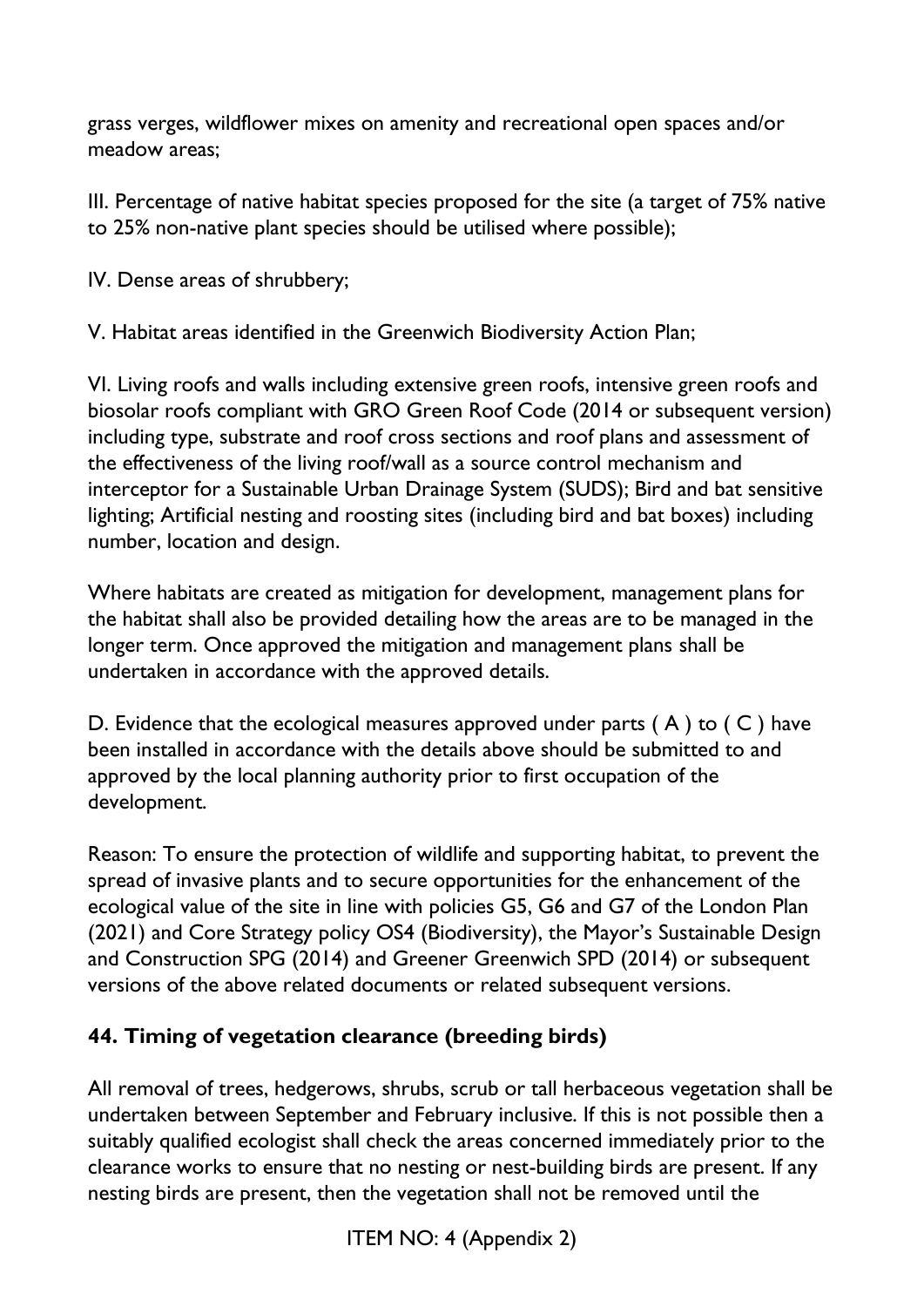fledglings have left the nest.

Reason: To ensure compliance with the Habitats Regulations and the Wildlife & Countryside Act 1981 (as amended). All wild birds, their nests and young are protected during the nesting period

### **45. Landscaping Details**

- Prior to the commencement of any above ground works a detailed Landscaping Strategy, based on the principles secured within the Landscape Strategy hereby approved, for all the hard and soft landscaping of any part of the site not occupied by buildings including details of:
	- Open space / amenity areas
	- Areas of paving
	- Pedestrian / cycle linkages
	- Street furniture
	- Wayfinding
	- Materials
	- Boundary treatments
	- Planting specification

shall be submitted and approved in writing by the local planning authority.

- All **hard landscaping** works which form part of the approved scheme under part (a) shall be completed prior to occupation of the development.
- All **planting, seeding or turfing** comprised in the landscaping scheme under part (a) shall be carried out in the first planting and seeding seasons following the occupation of the buildings or the completion of the development, whichever is the sooner. Any trees or plants which within a period of 5 years from the completion of the development die, are removed or become seriously damaged or diseased, shall be replaced in the next planting season with others of similar size and species.

Reason: In order that the local planning authority may be satisfied as to the details and quality of the landscaping scheme, to ensure the development provides a high quality environment for future occupiers and to comply with policies D8, G4, G5, G6, G7, G8, S4 and SI 13 of the London Plan (2021) policies D1 and IM(b) of the Royal Greenwich Core Strategy and Detailed Policies 2014.

# **46. Lighting Strategy**

External Lighting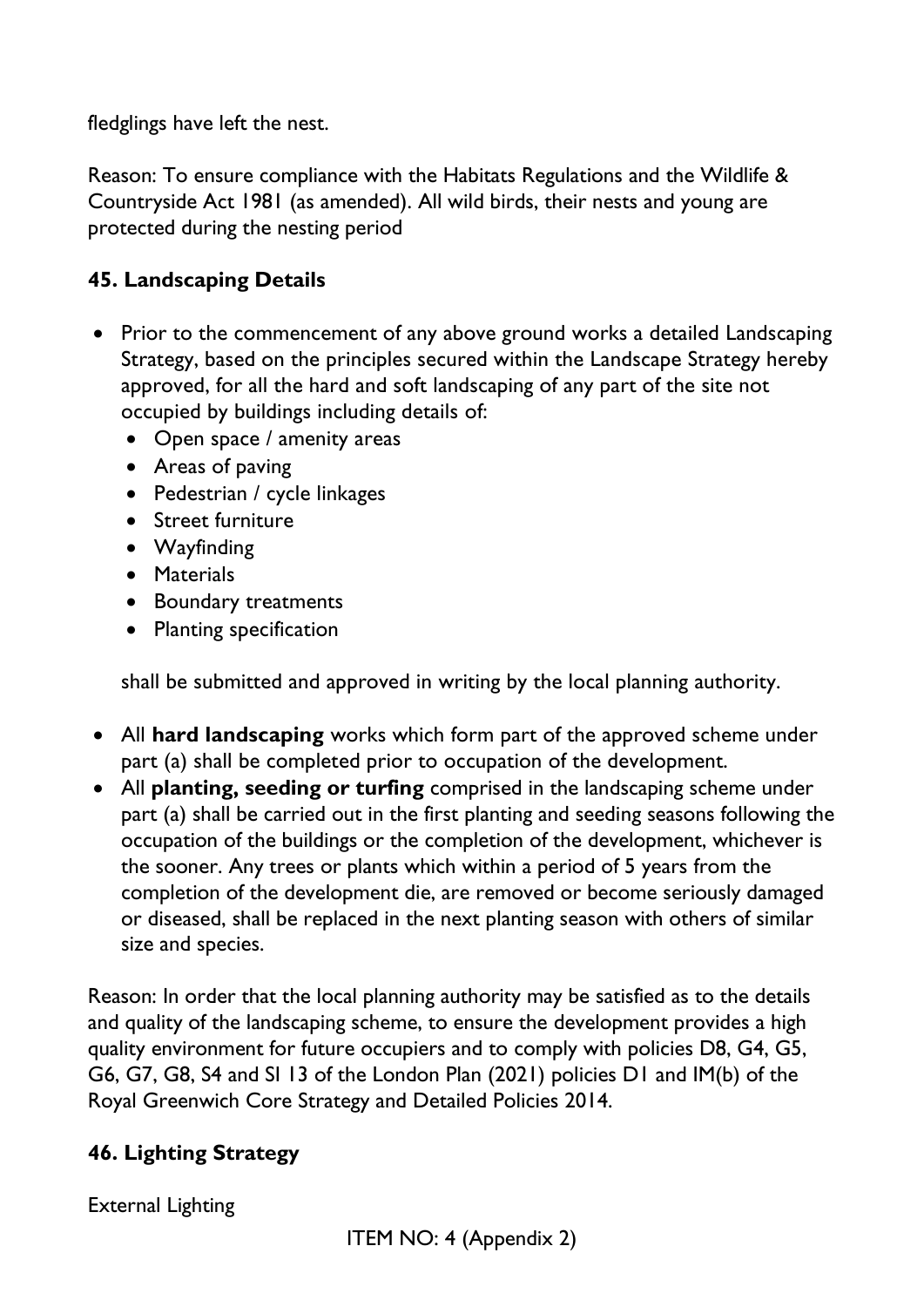Prior to the commencement of above ground works, details of an external lighting strategy shall be submitted to and approved in writing by the Local Planning Authority.

The details shall include:

- Details of the lighting fixtures and location;
- Hours of operation;
- Details of compliance with the Institute of Lighting Engineers guidance on preventing light pollution;
- Where appropriate, details of the sensitive lighting design to mitigate for impacts of light-spill on bats;

The lighting strategy shall be implemented in accordance with the approved details prior to the first occupation of the development.

Reason: In order to achieve an appropriately lit and high-quality public realm that balances the requirements for safety and security with reducing light pollution in accordance with policies D8 and G6 of the London Plan (2021).

### **47. Children's Play Area**

- Full details of the children's play area as shown on drawing 18-088 D1101 Rev P05, play equipment and safety measures proposed for the development shall be submitted to and approved in writing by, the Local Planning Authority prior to the first occupation of the development.
- The play areas and play equipment shall be fully implemented in accordance with the approved details prior to the occupation of the development and shall be retained for the lifetime of the development.

Reason: In order to ensure that sufficient on-site play facilities are provided for the future occupiers of the development and to ensure compliance with Policy S4 of the London Plan (2021) and Policy H(e) of the Royal Greenwich Local Plan: Core Strategy with Detailed Policies (2014).

### **48. Completion of Commercial Units Prior to Occupation of Residential Units**

The commercial units hereby permitted shall be completed to a weathertight standard, with heating and all mechanical and electrical services provided, prior to the first occupation of the residential units hereby permitted.

To ensure the delivery of employment generating floorspace within the

ITEM NO: 4 (Appendix 2)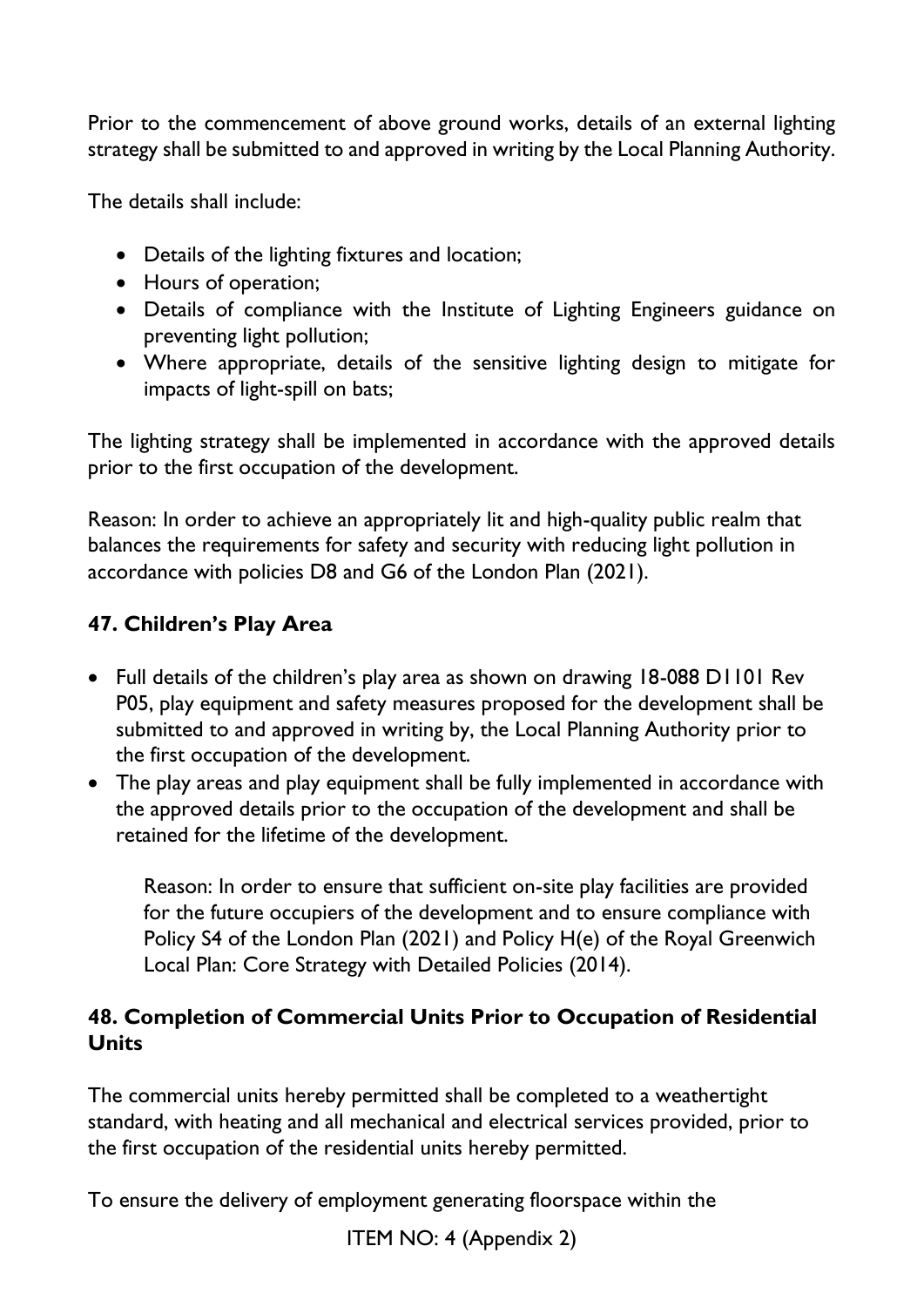development and to facilitate the occupation of such floorspace in accordance with policy E7 of the London Plan (2021) and policies EA1 and EA2 of the Royal Greenwich Local Plan: Core Strategy

## **49. Marketing Strategy for Commercial Units**

Notwithstanding the submitted documents, prior to the commencement of any above ground works a detailed marketing strategy for the commercial units hereby permitted shall be submitted to and approved in writing by the Local Planning Authority. The Marketing Strategy shall include details of the following:

- Means of advertising / media to be used;
- Duration and timing of the marketing campaign;
- How marketing will be targeted to likely occupiers;
- Proposed rent levels;
- Management arrangements;
- Terms on which the units are to be offered;
- and any incentives to expedite the letting of units.

The commercial units shall be marketed in accordance with the approved Marketing Strategy.

Reason: To ensure that the units are marketed effectively and to minimise the likelihood of the units being left vacant, in accordance with policy E2 of the London Plan (2021) policies EA1 and EA2 of the Royal Greenwich Local Plan: Core Strategy with Detailed Policies (Adopted July 2014).

### **50. Removal of Permitted Development Rights for Conversion to Residential Use**

Notwithstanding the provisions of The Town and Country Planning (General Permitted Development) (England) Order 2015 (or any Order revoking and reenacting that Order with or without modification), no part of the non-residential floorspace within the development shall be used as a dwellinghouse within Class C3 of the Town and Country Planning (Use Classes) Order 1987 (as amended).

Reason: In order to ensure that satisfactory provision of employment generating floorspace is maintained in accordance with policy E2 of the London Plan (2021 and policy EA1 of the Royal Greenwich Local Plan: Core Strategy with Detailed Policies (2014).

# **51. Removal of PD Rights - Use of Commercial Units**

ITEM NO: 4 (Appendix 2)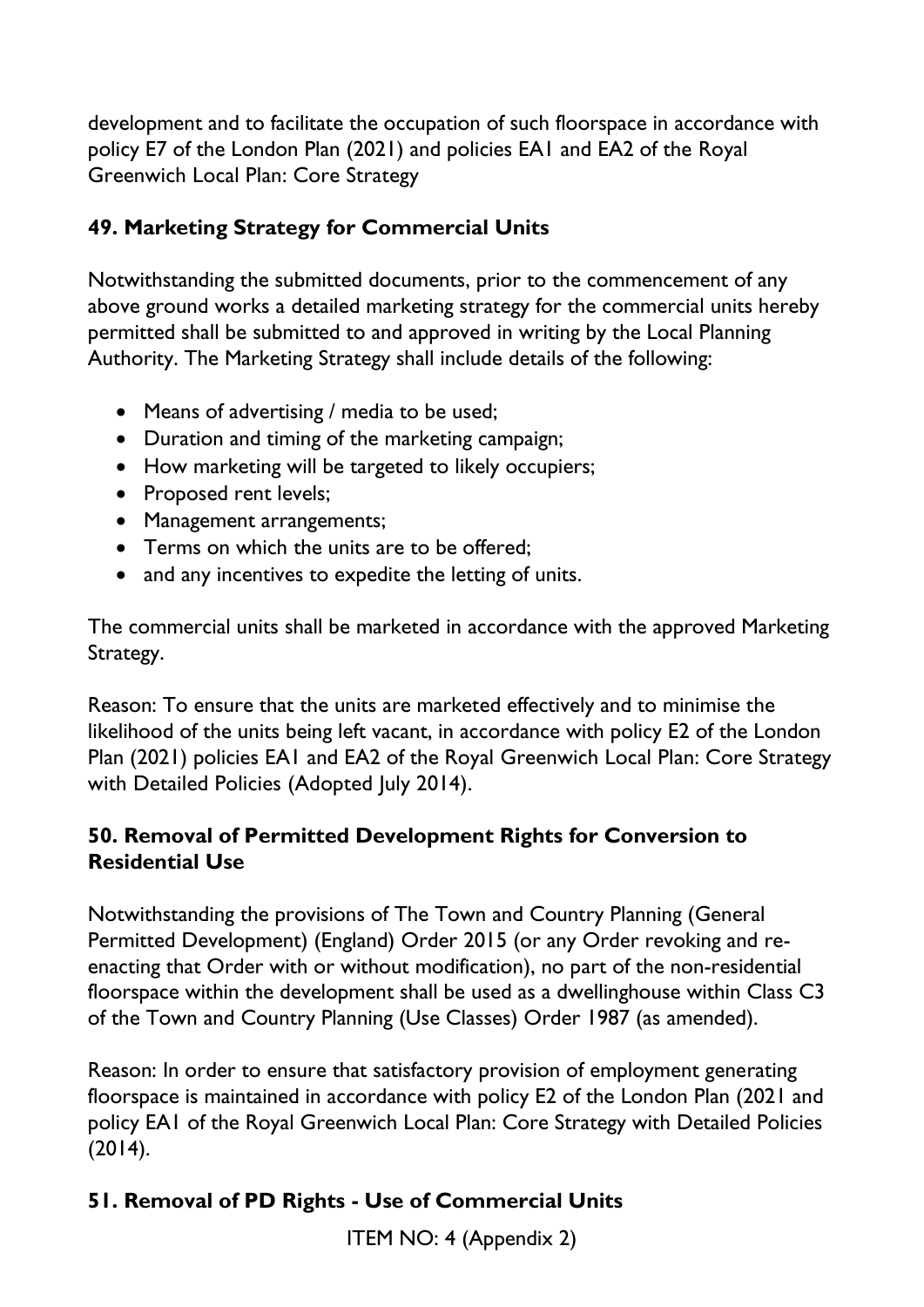Notwithstanding the provisions of the Town and Country Planning (General Permitted Development) (England) Order 2015 (or any Order revoking and reenacting that Order) the ground floor commercial units hereby permitted shall be used for office, research and development or light industrial only and for no other purpose.

Reason: In order to ensure the satisfactory provision of employment generating floorspace for small and medium sized businesses in accordance with policy E2 of the London Plan (2021) and policy EA1 of the Royal Greenwich Local Plan: Core Strategy with Detailed Policies (2014).

# **52. Sound Insulation for Commercial Premises**

Prior to the commencement of the development a detailed scheme of noise insulation measures for all divisions walls and/or floors separating the Class B1 floorspace and residential areas shall be submitted to and approved in writing by the Local Planning Authority. The scheme of noise insulation measures shall be prepared by a suitably qualified consultant/engineer and shall demonstrate that the proposed sound insulation will achieve a level of protection which is at least +5dB above the Approved Document E standard dwelling houses and flats for airborne sound insulation and -5dB for impact sound insulation. The approved scheme shall be implemented prior to the first use of the relevant floorspace and be permanently retained thereafter.

Reason: In the interest of the prospective residential occupiers of the accommodation and ensure compliance with policy E(a) of the Royal Greenwich Local Plan: Core Strategy with Detailed Policies (2014).

# **53. Commercial Uses – Hours of operation and deliveries**

Prior to the commencement of use of any of the commercial uses hereby permitted, full details of hours of operation including but not limited to time of receiving deliveries or servicing shall be submitted to and approved in writing by the Local Planning Authority. The uses shall thereafter be carried out in strict accordance with the approved details.

Reason: To safeguard the amenities of neighbouring properties, particularly residential properties and the area generally and to ensure compliance with Policy D3 and T7 of the London Plan (2021) and Policies E(c) and DH1 of the Royal Greenwich Local Plan: Core Strategy with Detailed Policies (2014).

# **54. Noise Criteria Compliance**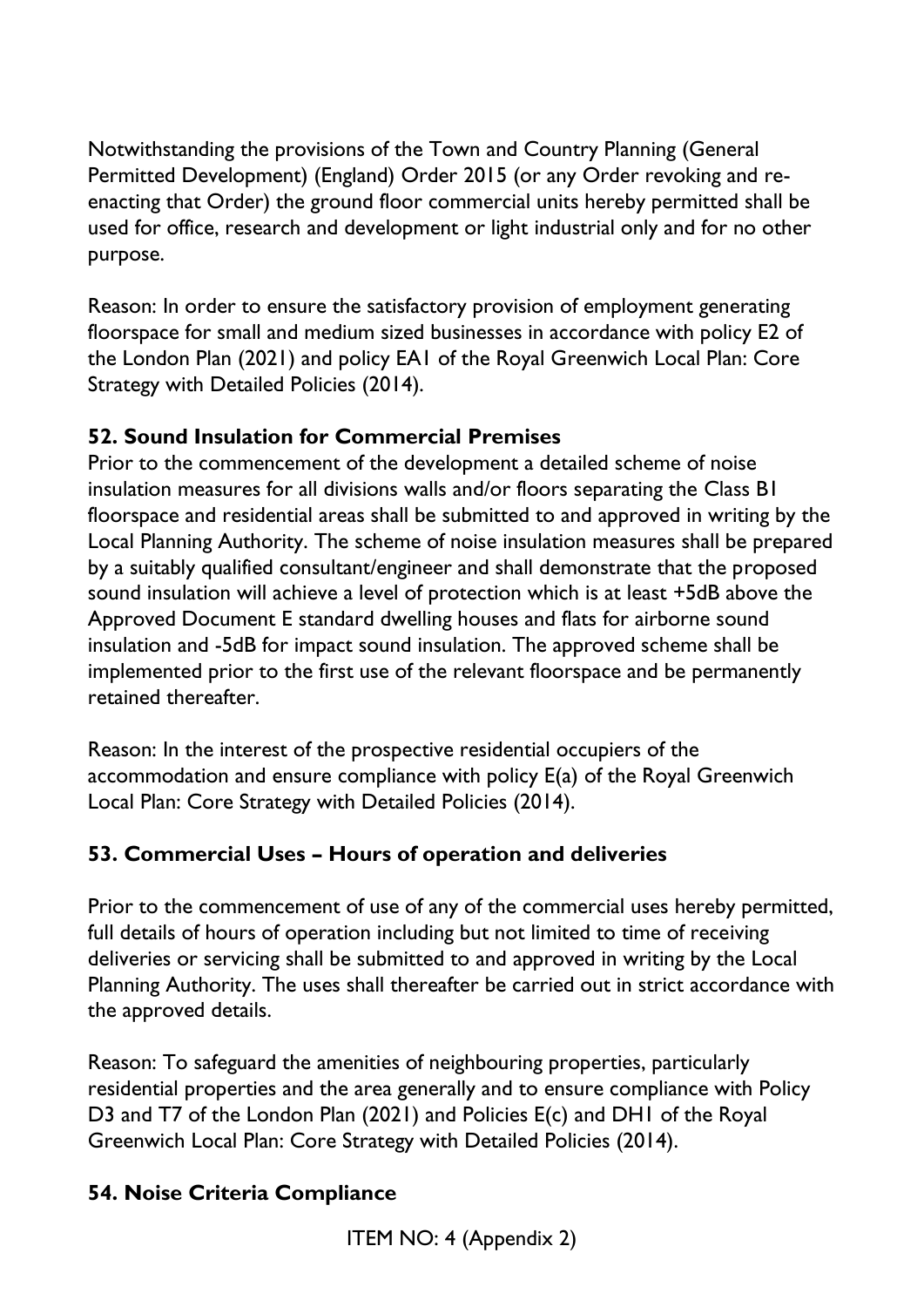Prior to the commencement of any above ground works in connection with the development hereby permitted full details demonstrating that the following Noise Criteria A to F will be met shall be submitted to and approved in writing by the Local Planning Authority (in consultation with the Port of London Authority and Safeguarded Wharf Operators).

### Criterion A

Noise levels in bedrooms at night under whole dwelling ventilation rates shall not exceed 30 dB LAeq,8h and shall not exceed 45 dB LAmax,f more than 10-15 times per night for regular noise sources. Regular noise sources include sources which commonly occur at, or in the vicinity of, the site, as opposed to one-off events, or special occasions which could result in higher than typical site noise levels. The limits include all external noise sources and building services noise if applicable.

### Criterion B

Noise levels in habitable rooms during the day under whole dwelling ventilation rates shall not exceed 35 dB LAeq,16h. The limit includes all external noise sources and building services noise if applicable.

### Criterion C

The low frequency noise level at the 63 Hz octave-band, due to operations at the Safeguarded Wharves including dredgers operating at a cumulative maximum, shall not exceed 50 dB Leq,63Hz,15min inside any habitable room at any time under whole dwelling ventilation rates.

### Criterion D

Noise levels in bedrooms at night under higher ventilation rates (above the extract and whole dwelling ventilation rates set out in the Building Regulations 2010 Approved Document F) such as may be required for mitigation against overheating, shall not exceed 35 dB LAeq,8hour. Criterion D does not apply to purge ventilation. This limit applies to rooms that are exposed to façade noise levels due to operations at the Safeguarded Wharves including dredgers at or above 50 dB LAeq,15min and/or 65 dB Leq,63Hz.

### Criterion E

Noise levels in living rooms during the day under higher ventilation rates (above the extract and whole dwelling ventilation rates set out in the Building Regulations 2010 Approved Document F) such as may be required for mitigation against overheating, shall not exceed 40 dB LAeq,16hour. Criterion E does not apply to purge ventilation. This limit applies to rooms that are exposed to façade noise levels due to operations at the Safeguarded Wharves including dredgers at or above 55 dB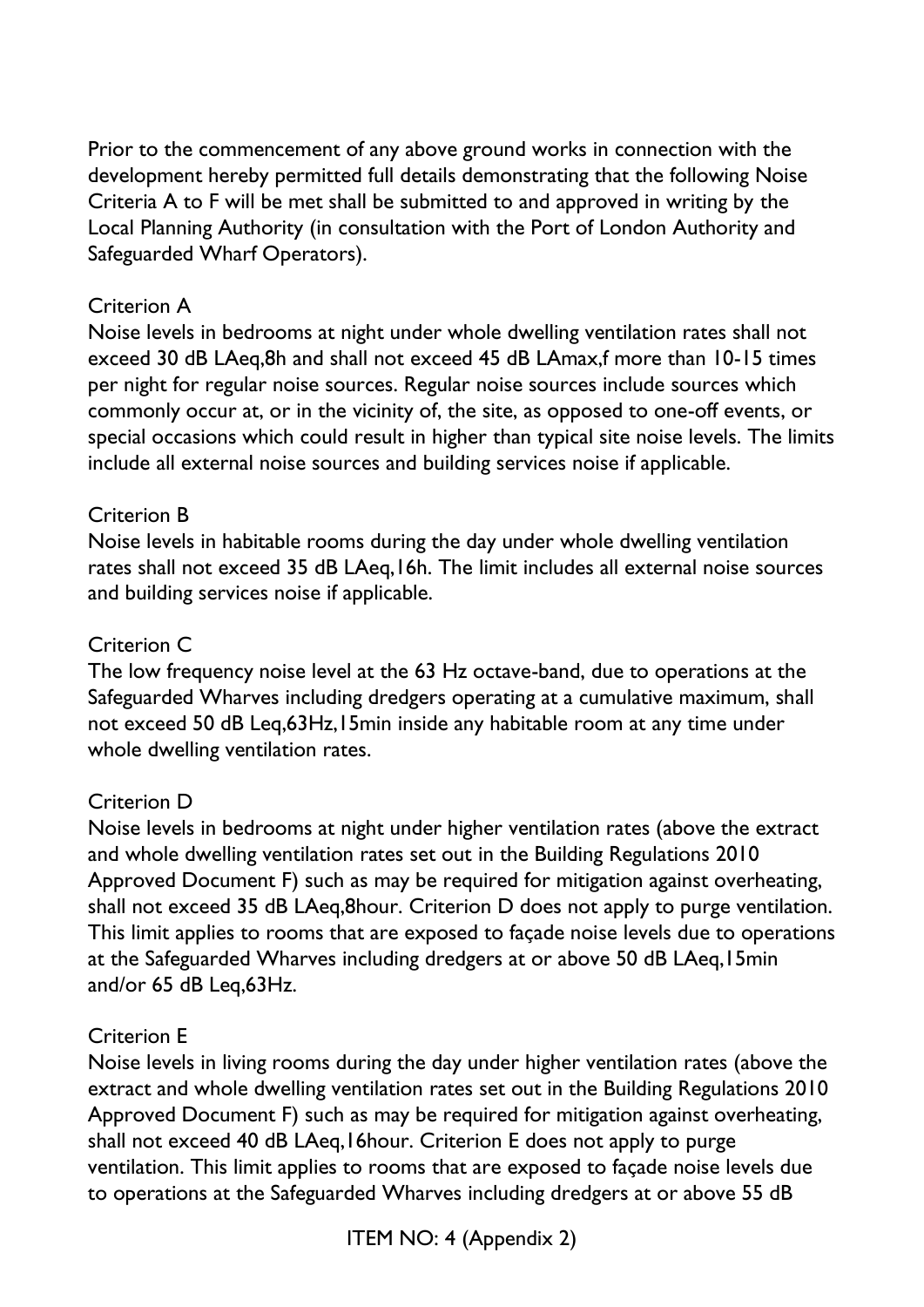LAeq,15min and/or 65 dB Leq,63Hz.

## Criterion F

The rating levels according to BS 4142: 2014 +A1: 2019 on balconies due to all industrial and wharf sources operating at a cumulative maximum shall not be more than 5 dB above pre-existing background levels at all times. For public / private outdoor areas (i.e. gardens and balconies) the maximum target noise level shall be as specified within BS8233:2014. i.e.; LAeq 55 dB [BS 8233:2014 'upper guideline value'.

Prior to the commencement of any above ground works in connection with the development hereby permitted full details of any mitigation measures required in order to meet the above criteria including a requirement for windows to be fixed shut where required to meet the criteria and, where relevant, details of any alternative means of ventilation or cooling, shall be submitted to and approved in writing by the Local Planning Authority and the mitigation shall be installed in accordance with the approved details prior to the first occupation of the residential units hereby permitted.

Reason: In order to protect the amenity of future occupants of the development and to minimise the potential for conflict with the nearby safeguarded wharf in accordance with policies D1and H5 of the Royal Greenwich Local Plan: Core Strategy with Detailed Policies (2014) and policies D13 and D14 of the London Plan (2021).

# **55. Scheme of Noise Testing**

a) Prior to the first occupation of the development hereby permitted, a scheme for testing the noise environment of the units, to demonstrate compliance with Criteria A to F of Condition 54 above shall be submitted to and approved in writing by the Local Planning Authority (in consultation with the Port of London Authority and Safeguarded Wharf Operators).

b) Prior to the first occupation of the development hereby permitted the scheme for noise testing required by part a) above shall be implemented and the results submitted and approved in writing by the Local Planning Authority (in consultation with the Port of London Authority and the Safeguarded Wharf Operators).

Reason: In order to protect the amenity of future occupants of the development and to minimise the potential for conflict with the nearby safeguarded wharf in accordance with policies D1and H5 of the Royal Greenwich Local Plan: Core Strategy with Detailed Policies (2014) and policies D13 and D14 of the London Plan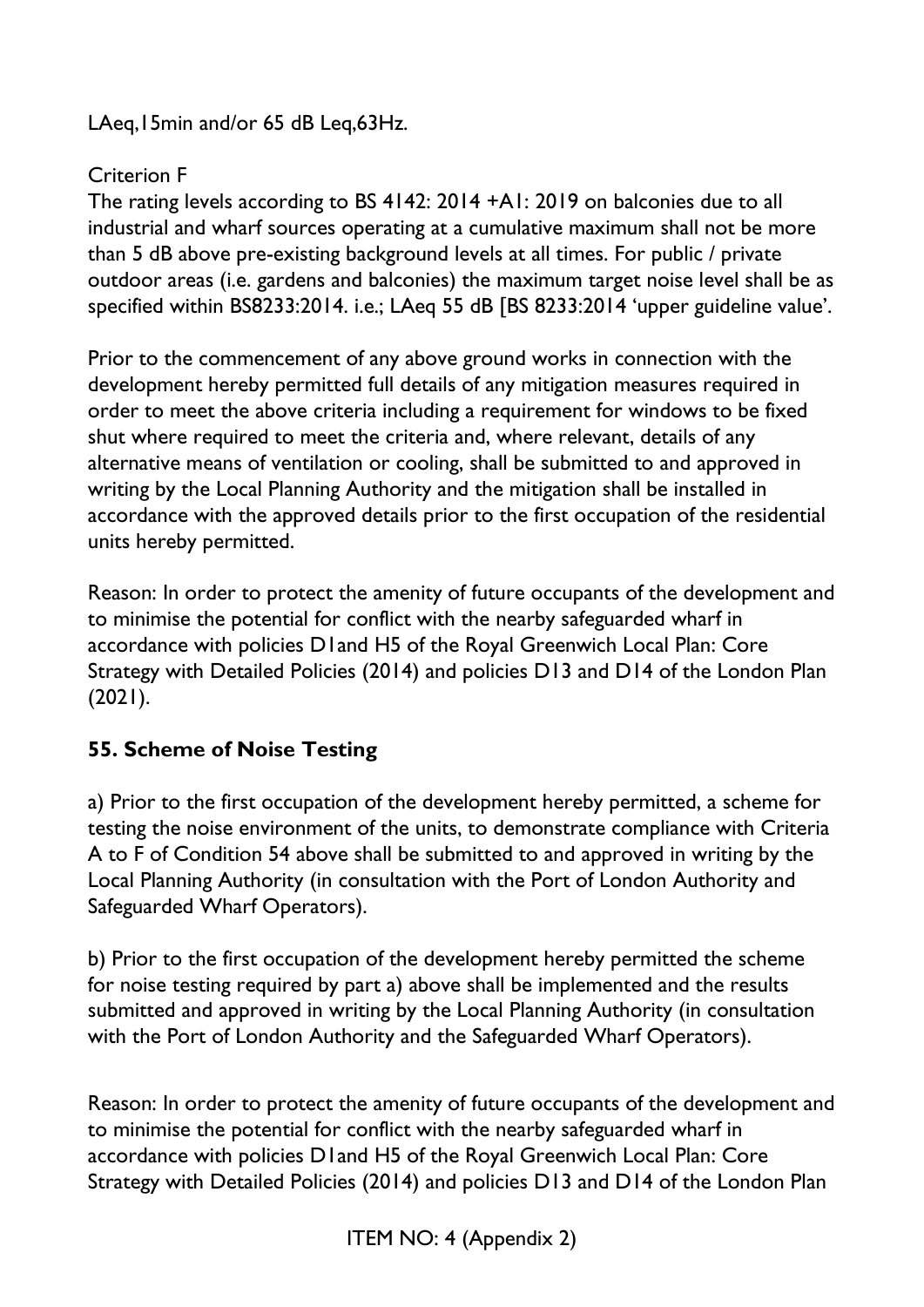$(2021).$ 

# **56. Noise from Plant**

Noise levels from any plant associated with the development hereby permitted shall not exceed 10 dB below the existing background level (LA90 15min) when measured at one metre from the façade of the nearest noise sensitive premises.

Reason: In order to safeguard the amenities of residential properties and ensure compliance with policies D13 and D14 of the London Plan (2021) and Policies DH(b) and E(a) of the Royal Greenwich Local Plan: Core Strategy with Detailed Policies (2014).

# **57. Details of Plant and Equipment for Commercial Uses**

Prior to their installation on site full details of any flues, ventilation louvres or other plant and equipment associated with the commercial units hereby permitted, including details of noise output and any associated mitigation measures, shall be submitted to and approved in writing by the Local Planning Authority.

Reason: In the interest of the amenity of future residential occupiers of the development and surrounding area and to ensure compliance with policy E(a) of the Royal Greenwich Local Plan: Core Strategy with Detailed Policies (2014).

### **58. Fire Statement**

Prior to the commencement of the development (other than demolition, site clearance and ground works), a Fire Statement in the form of an independent fire strategy produced by a third party suitably qualified assessor shall be submitted to and approved in writing by the Local Planning Authority. The statement should detail how the development proposal will function in terms of:

- The building's construction: methods, products and materials used, including manufacturers' details;
- The means of escape for all building users: stair cores, escape for building users who are disabled or require level access, and the associated evacuation strategy approach;
- Features which reduce the risk to life: fire alarm systems, passive and active fire safety measures and associated management and maintenance plans;
- Access for fire service personnel and equipment: how this will be achieved in an evacuation situation, water supplies, provision and positioning of equipment,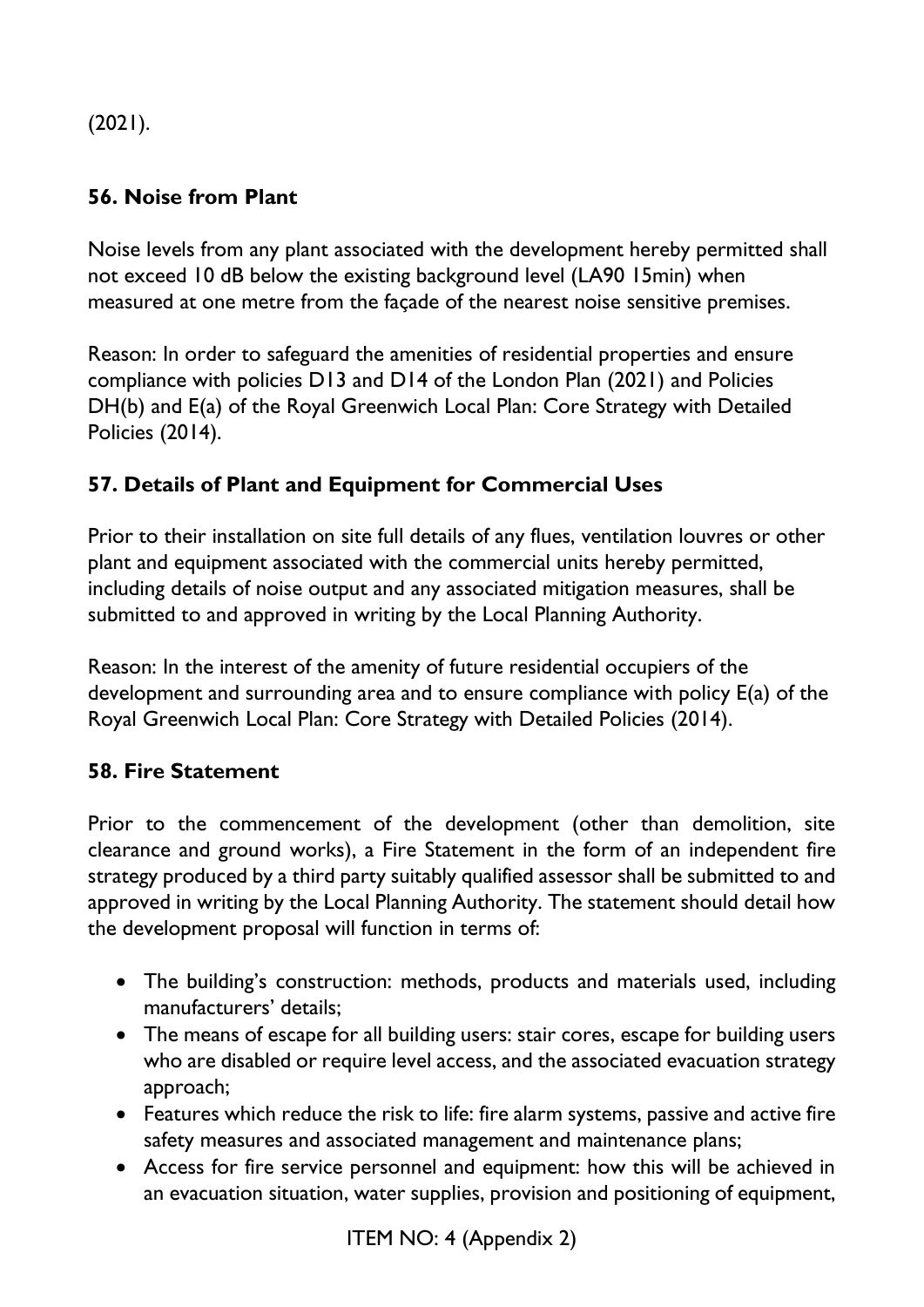firefighting lifts, stairs and lobbies, any fire suppression and smoke ventilation systems proposed, and the ongoing maintenance and monitoring of these; and

- How provision will be made within the site to enable fire appliances to gain access to buildings;
- Ensuring that any potential future modifications to the building will take into account and not compromise the base build fire safety/protection measures.

The development shall be implemented in accordance with the approved Fire Statement and retained as such for the lifetime of the development.

Reason: In order to achieve the highest standards of fire safety and ensure the safety of all building users in accordance with policy D12 of the London Plan (2021).

### 2. **Informative(s) for Application Reference 20/2186/F:**

### **Archaeology**

The written scheme of investigation will need to be prepared and implemented by a suitably qualified professionally accredited archaeological practice in accordance with Historic England's Guidelines for Archaeological Projects in Greater London. This condition is exempt from deemed discharge under schedule 6 of The Town and Country Planning (Development Management Procedure) (England) Order 2015.

### **Construction Logistics**

TfL have consulted on walking and cycling improvements along the A206. The applicant should engage with TfL to determine the timeframes for the proposed walking and cycling improvements. Should timeframes overlap, appropriate measures to mitigate conflict will need to be identified.

### **Environment Agency Advice:**

### Flood resistance and resilience

It is recommended that flood resistant and resilient measures are incorporated in to the design and construction of the development proposals, where practical considerations allow, using guidance contained within the Department for Communities and Local Government (DCLG) document 'Improving the flood performance of new buildings: flood resilient construction'.

Environmental Management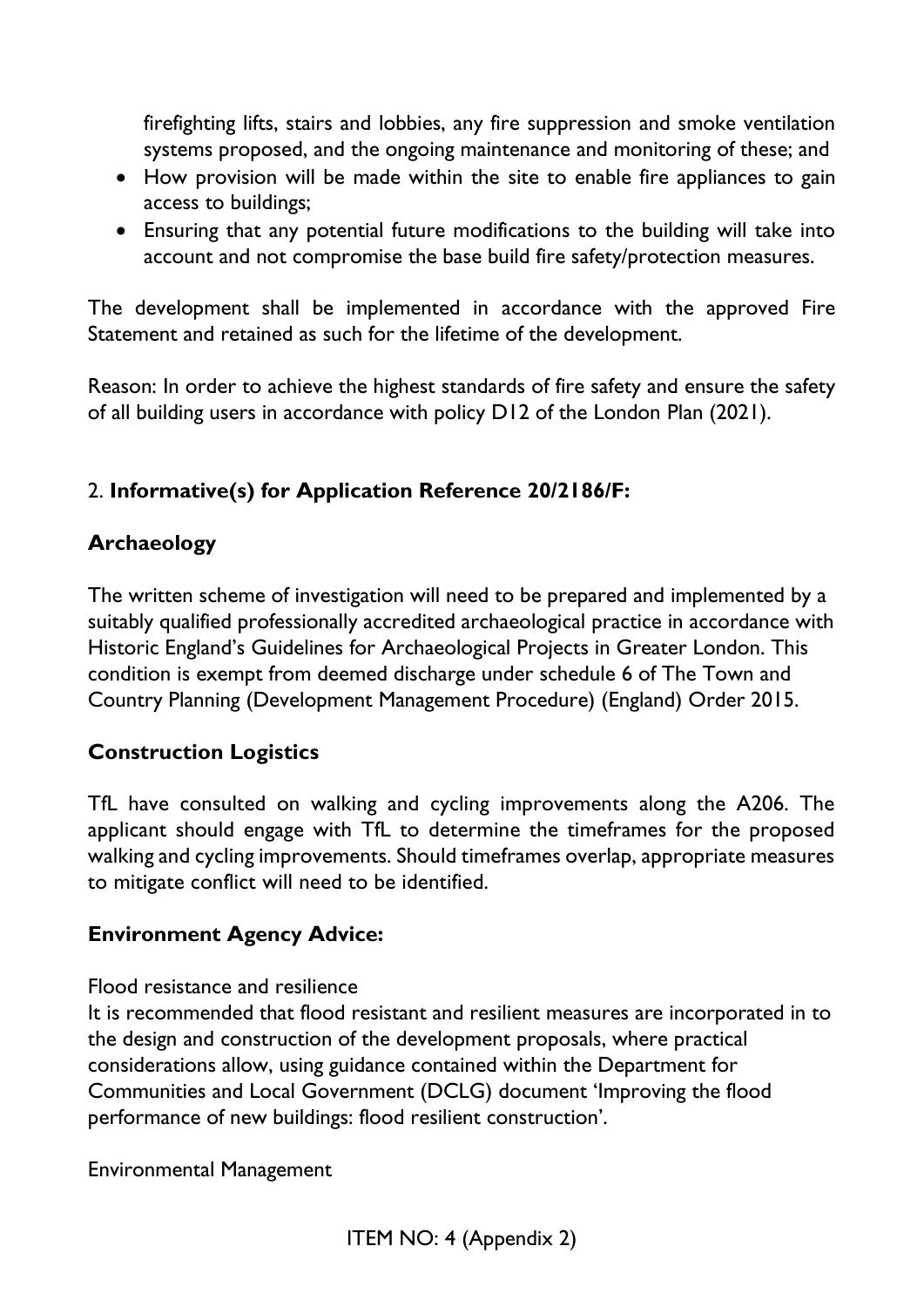The applicant must ensure that any waste from construction is classified and disposed of appropriately and lawfully. It is the waste producer's responsibility for the classification of waste from the development. All waste must be classified with a waste code from the List of Waste or European Waste Catalogue. Information about how to classify waste can be found through the following link: https://www.gov.uk/government/publications/waste-classificationtechnical-guidance All waste originating from site must be carried by a registered waste carrier and disposed of at a permitted waste site authorised to receive this waste

### Piling

The Environment Agency recommends that where soil contamination is present, a risk assessment is carried out in accordance with its guidance 'Piling into Contaminated Sites'. The Environment Agency will not permit piling activities on parts of a site where an unacceptable risk is posed to controlled waters.

### **Thames Water**

A Groundwater Risk Management Permit from Thames Water will be required for discharging groundwater into a public sewer. Any discharge made without a permit is deemed illegal and may result in prosecution under the provisions of the Water Industry Act 1991. We would expect the developer to demonstrate what measures he will undertake to minimise groundwater discharges into the public sewer. Permit enquiries should be directed to Thames Water's Risk Management Team by telephoning 020 3577 9483 or by emailing trade.effluent@thameswater.co.uk. Application forms should be completed on line via www.thameswater.co.uk. Please refer to the Wholsesale; Business customers; Groundwater discharges section.

Thames Water will aim to provide customers with a minimum pressure of 10m head (approx. I bar) and a flow rate of 9 litres/minute at the point where it leaves Thames Waters pipes. The developer should take account of this minimum pressure in the design of the proposed development.

### **Noise**

"The applicant is advised that the 'target noise level' referred to in Criterion F of Condition 54 is also known as a 'guideline value' and that in the Local Planning Authority's consideration of the details to be submitted it will have regard to the conclusions of the submitted Acoustic Report which demonstrates that the target noise level may not be achievable in all circumstances."

### **Air Quality**